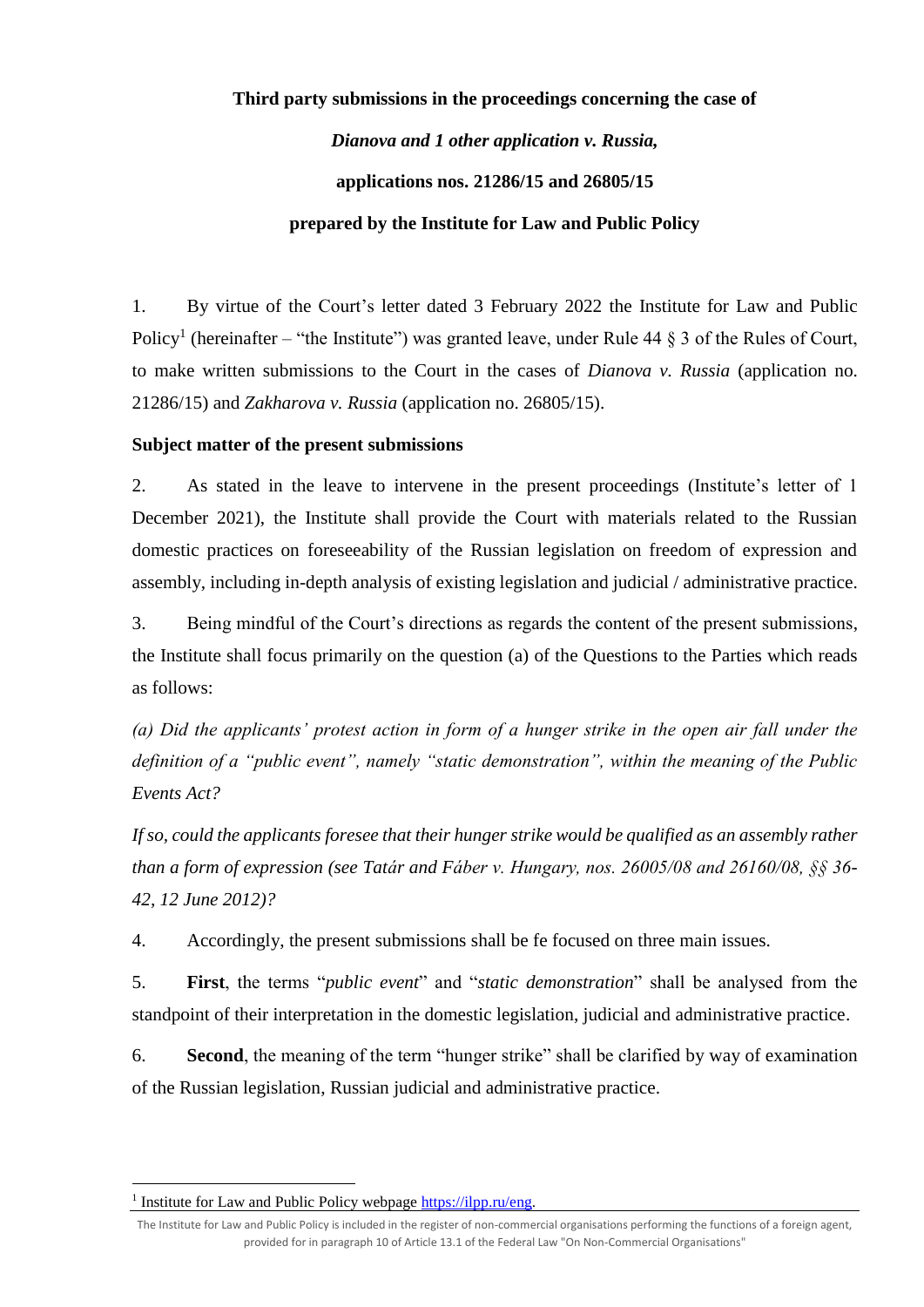7. **Third**, the Institute shall give an overview of the tendencies in the interpretation of the Public Events Act and comment on the current situation with the exercise of the rights provided for by Articles 10 and 11 of the Convention in Russia.

#### **Summary of conclusions**

8. The Public Events Act provides for legal definitions of the terms "public event" and "static demonstration", while the Code of Administrative Offences of the Russian Federation (hereinafter – "CAO") contains Articles 20.2 and 20.2.2 that establish liability for failure to comply with legal procedure of organisation or conduct of public events (those falling within the scope of the Public Events Act) *and* other forms of expression occurring in public but not falling within the scope of the Public Events Act respectively. Those Articles, however, seem to apply in such a manner that does not allow to establish what forms of expression can be qualified as a public assembly within the meaning of the Public Events Act and the autonomous meaning of the Convention *and* what forms of expression, although occurring in public, do not fall within the meaning of a public event or assembly.

9. Apart from the penal law context, Russian legislation lacks definition of a hunger strike. Russian judicial practice demonstrates, however, that hunger strikes in rather small groups (from 2 to 15 persons) have been prosecuted under Article 20.2 of CAO and, therefore, are regarded as public events/assemblies (static demonstrations) within the meaning of the Public Events Act.

10. The Russian practice in the context of freedom of expression and freedom of assembly, although abiding to a preliminary distinction between public events (assemblies) and other forms of public expression that do not fall within the scope of public assemblies, does not seem to contain criteria relevant for distinguishing between the two concepts. As regards the notion of a "static demonstration" Russian practice seems to bend toward unforeseeable interpretation of this term and fails to take into account the test elaborated in the Court's practice.

#### **Conclusions**

**Issue 1 – Definitions of the terms "public event" and "static demonstration" in Russian legislation and their interpretation in administrative and judicial practice** 

- 1. Relevant legislation
- *(a) Legislative definitions: Public Events Act of 2004*

11. Article 2(1) of the Public Events Act defines a public event as an open, peaceful action accessible to all, held in the form of a gathering, a meeting, a demonstration, a march, or a static

Институт права и публичной политики включён в реестр некоммерческих организаций, выполняющих функции иностранного агента, предусмотренный пунктом 10 статьи 13.1 Федерального закона «О некоммерческих организациях»

The Institute for Law and Public Policy is included in the register of non-commercial organisations performing the functions of a foreign agent, provided for in paragraph 10 of Article 13.1 of the Federal Law "On Non-Commercial Organisations"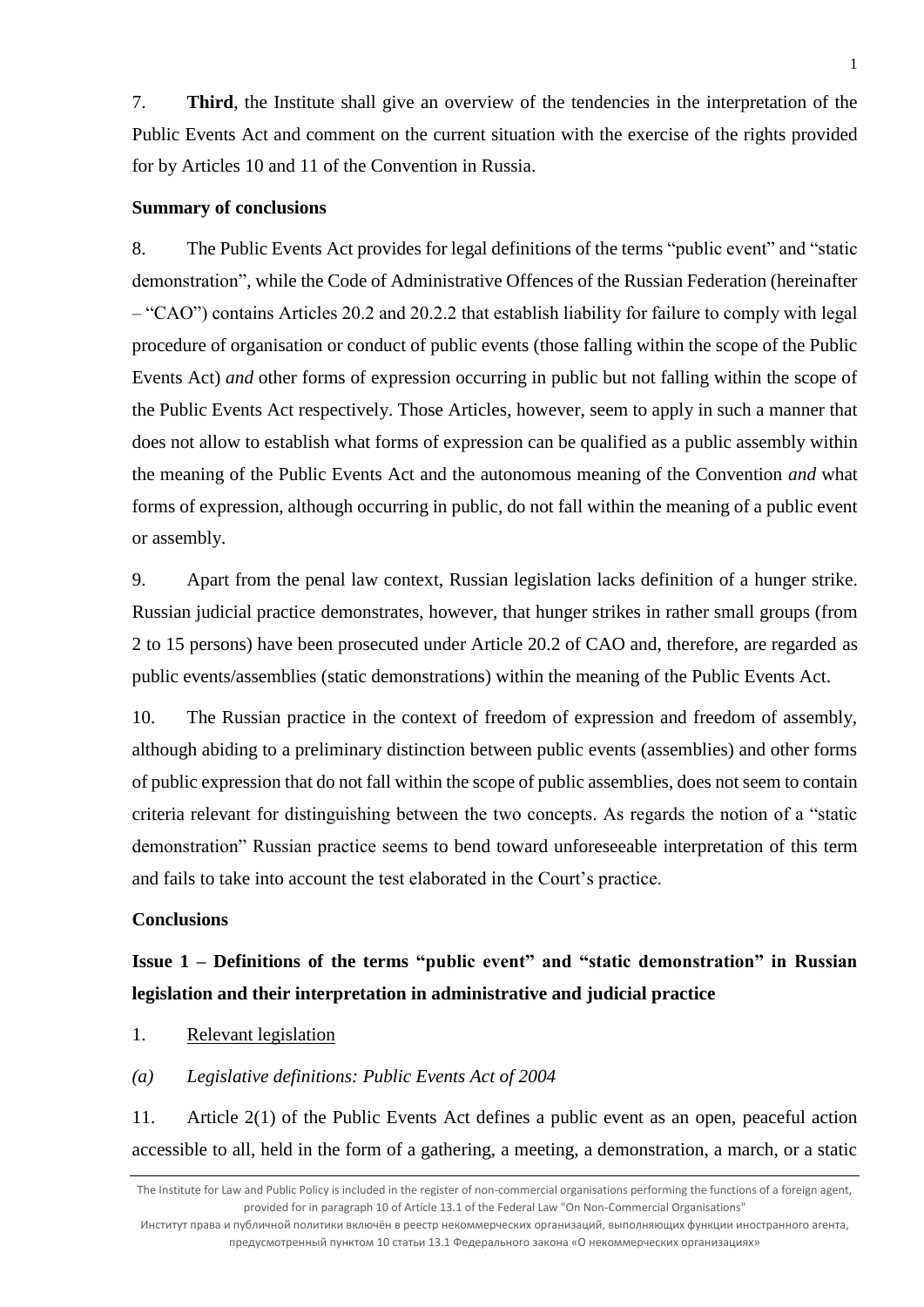demonstration or in various combinations of these forms, organised at the initiative of the citizens of the Russian Federation, political parties, other public or religious associations, including [events] held with the use of vehicles. The aim of a public event is the free expression and development of opinions, and putting forward demands on issues of political, economic, social and cultural life in the country, as well as issues of foreign policy. In 2017 the respective Article was amended to include the aim of informing voters about the activities of a deputy of a legislative (representative) body or of a representative body of a municipal entity in case of their meeting with their voters.

12. Article 2(6) of the Public Events Act defines a static demonstration as a form of public expression of opinion that does not involve movement or use of loudspeaker equipment, where one or more citizens with banners, posters or other means of visual expression assemble near the target object of the static demonstration. In 2016 the respective Article was amended to include prefabricated demountable constructions.

#### *(b) Forms of liability: Code of Administrative Offences*

13. The Code of Administrative Offences of the Russian Federation (hereinafter – "CAO") provides for two separate administrative offences in case of breaches of the established procedure for the organization or conduct of public gatherings, meetings, demonstrations, marches or static demonstrations (Article 20.2 CAO) and the organisation of mass gatherings and (or) movement of citizens in public places disturbing the public order (Article 20.2.2 CAO).

14. Therefore, the Russian legislation contains liability provisions not only in case of violation of the Pubic Events Act but also for cases of organisation of mass gatherings that do qualify as public assemblies (in the sense these terms are defined in the Public Events Act).

15. Distinction between the two types of offences was clarified by the Constitutional Court of the Russian Federation in its Decision of 24 October 2013 no. 1721-*O*: Article 20.2.2 of CAO is applied to public gatherings which are characterised by the common aim of the participants and free access of any person to take part therein, but do not amount to public events within the meaning of the Public Events Act. In the respective case the applicant, Mr Sherstyuk A.V., was convicted of an administrative offence under Article 20.2.2 § 1 of CAO for having taken part in the "Pillow Fight" in Saint Petersburg in June 2012.

16. Notably, both provisions contain references to creation of obstacles to movement of persons or transport as an additional ground for liability (Article 20.2 § 3 and § 6.1 and Article 20.2.2 § 1).

The Institute for Law and Public Policy is included in the register of non-commercial organisations performing the functions of a foreign agent, provided for in paragraph 10 of Article 13.1 of the Federal Law "On Non-Commercial Organisations"

Институт права и публичной политики включён в реестр некоммерческих организаций, выполняющих функции иностранного агента, предусмотренный пунктом 10 статьи 13.1 Федерального закона «О некоммерческих организациях»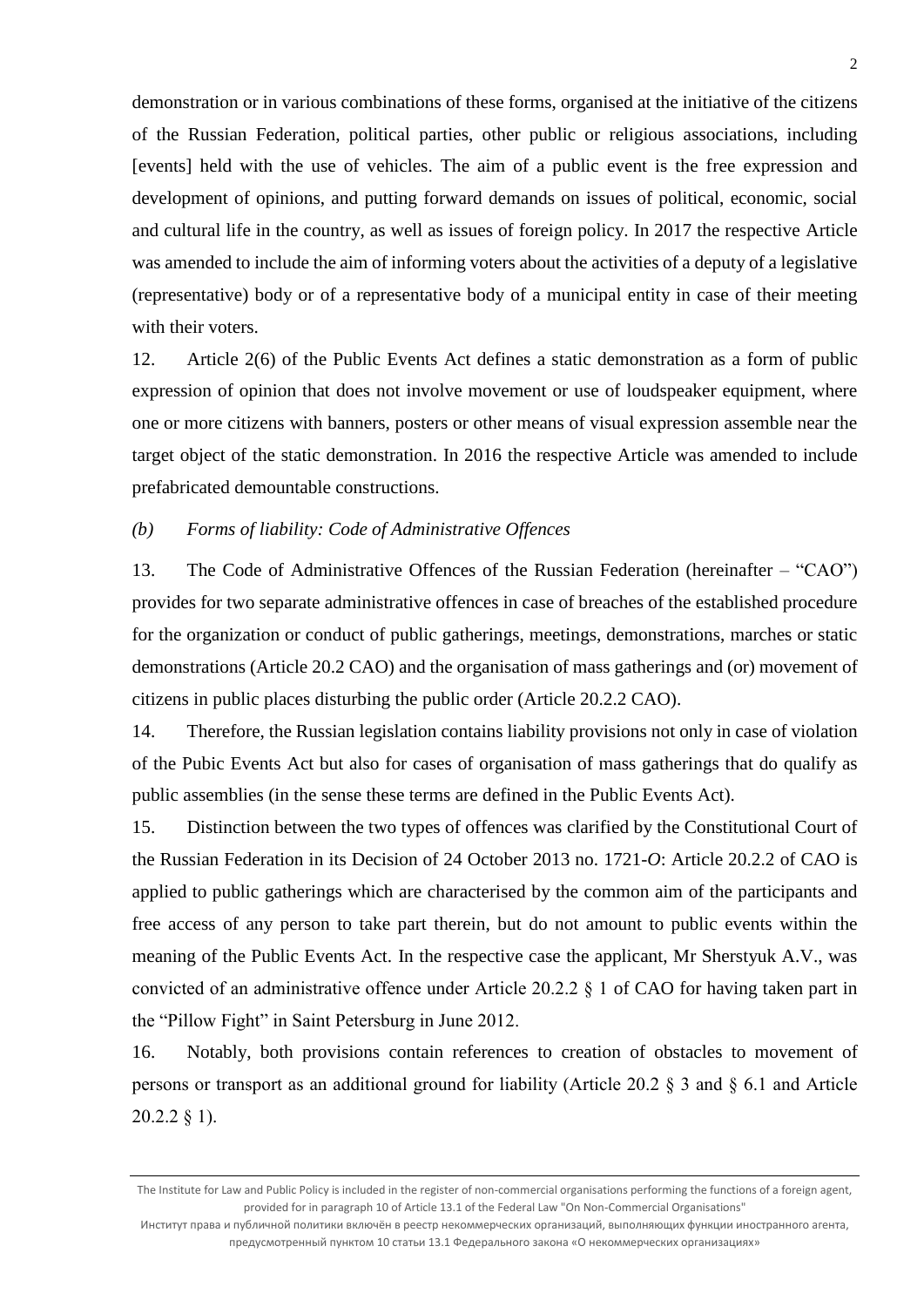17. As noted in the case-law analysis conducted by the Nizhniy Novgorod Regional Court<sup>2</sup> events organised for mainly for commercial purposes, staff meetings, meetings of members of horticultural associations or of household associations, and other similar gatherings do not amount to public events within the meaning of the Public Events Act.

#### 2. Judicial and administrative practice

#### *(a) As regards Article 20.2 of CAO*

18. Analysis of the case-law of the Russian courts revealed that there are some examples of persons being charged with Article 20.2 of CAO with convictions being later on quashed by higher courts or cases being discontinued. The examples include mere approaching of a person holding a solo static demonstration in order to take a look at a sign they were holding<sup>3</sup>; while in court's lobby, holding a piece of paper in hands<sup>4</sup>; taking a quick photo with a banner on a court's front stairs<sup>5</sup>; collecting signatures against the construction of a chemical waste recycling plant<sup>6</sup>; carrying a mock coffin in public in order to bring it home from the Investigating Committee's office.<sup>7</sup>

19. However, Article 20.2 of CAO seems to apply to a broad range of events that occur in public. For instance, a flashmob conducted by four people and that included protesting against a city facial recognition system by way of painting their faces was condemned under Article 20.2 § 5 of  $CAO^8$  as falling within the scope of the Public Events Act. Article 20.2 § 5 of CAO was also applied in case of a static demonstration held by four people who used a funeral wreath with a ribbon containing the text critiscising actions of Moskomarkhitektura.<sup>9</sup> Finally, recent examples concern various gatherings to support Alexey Navalnyy after his arrest.<sup>10</sup>

#### *(b) As regards Article 20.2.2 of CAO*

1

20. Article 20.2.2 of CAO applies in case of organisation of different events that take different forms in terms of freedom of expression. Those events, by way of application of Article 20.2.2 of CAO, did not fall within the scope of the Public Events Act. Those include: activity of street

<sup>&</sup>lt;sup>2</sup> Analysis of Case Law of the Justices of the Peace and the District (Town) Courts of Nizhniy Novgorod and the Nizhniy Novgorod Region prepared by the Nizhniy Novgorod Regional Court.

<sup>3</sup> Judgment of the Supreme Court of the Russian Federation of 26 November 2021 no. 5-*АД*21-77-*К*2.

<sup>4</sup> Judgment of the Supreme Court of the Republic of Bashkortostan of 5 February 2019 no. 4*A*-108/2019-(4*A*-2755/2018).

<sup>5</sup> Decision of the Saint-Petersburg City Court of 1 August 2019 no. 1135/2019 in case no. 5-253/2019.

<sup>6</sup> Decision of the Saratov Regional Court of 19 September 2019 in case no. 12-156/2019.

<sup>7</sup> Decision of the Oryol Regional Court of 15 September 2017 in case no. 12-100/2017.

<sup>8</sup> Decision of the Moscow City Court of 26 August 2020 in case no. 7-8721/2020.

<sup>9</sup> Decision of the Moscow City Court of 13 July 2021 in case no. 7-9489/2021.

<sup>&</sup>lt;sup>10</sup> By way of example, see Decision of the Saint Petersburg City Court of 6 June 2021 no. 12-1593/2021in case no. 5-227/2021.

The Institute for Law and Public Policy is included in the register of non-commercial organisations performing the functions of a foreign agent, provided for in paragraph 10 of Article 13.1 of the Federal Law "On Non-Commercial Organisations"

Институт права и публичной политики включён в реестр некоммерческих организаций, выполняющих функции иностранного агента, предусмотренный пунктом 10 статьи 13.1 Федерального закона «О некоммерческих организациях»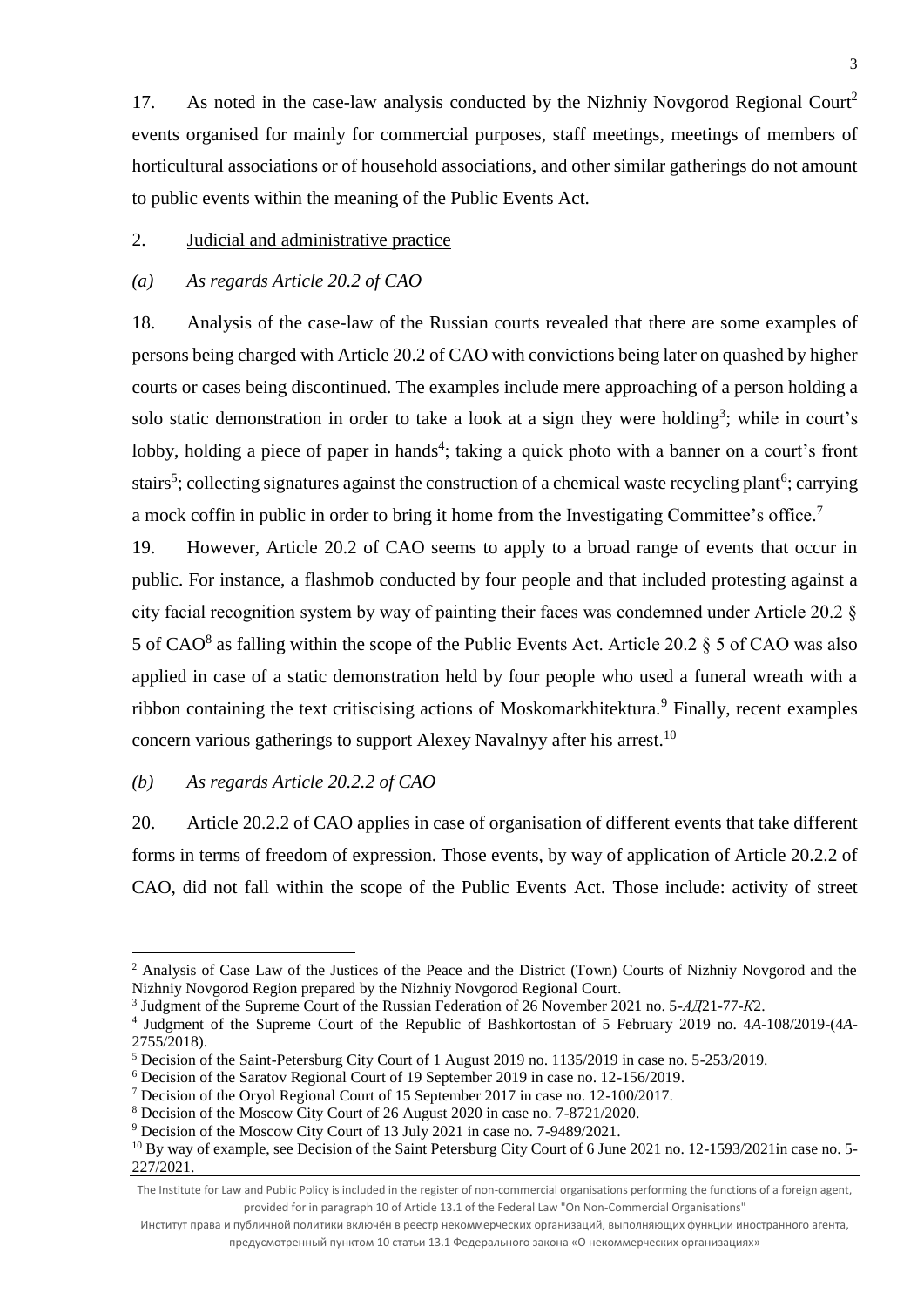portraitists,<sup>11</sup> photographers<sup>12</sup> and those making videos;<sup>13</sup> proselytising;<sup>14</sup> offering pony rides for children;<sup>15</sup> taking part in gatherings relating to ethnic conflicts;<sup>16</sup> taking part in flash mobs;<sup>17</sup> taking part in political and social events (including gatherings to support Alexey Navalnyy after his arrest;<sup>18</sup> participants of voters' protests,<sup>19</sup> anti-corruption demonstrations,<sup>20</sup> protest against the blocking of Telegram messenger,<sup>21</sup> gatherings to support the suspects in highly discussed criminal cases (such as cases of Novoye Velichiye" («*Новое величие*») and "Set" («*Сеть*»)), <sup>22</sup> protests against the pension reform,<sup>23</sup> environmental protests<sup>24</sup>).

21. Notably, in 2016 Article 20.2.2 of CAO was also applied by Moscow City Court in respect of static demonstrations:

o Decision of the Moscow City Court of 8 April 2016 in case no. 7-3467/2016: the city court upheld the administrative conviction of Ms R. who had been charged with an administrative offence under Article 20.2.2 § 1 of CAO for having organised a mass gathering of about thirty persons in the street in Moscow. The courts established that Ms R. had been holding a static demonstration near a museum building and had had a banner in her hands, thus, creating obstacles for the free movement of pedestrians in the area and citizens' access to the social infrastructure facilities, including the museum.

o Judgment of the Moscow City Court of 29 April 2016 in case no. 4*a-*661/2016: the city court upheld the administrative conviction of Mr M. who had been charged with an administrative offence under Article 20.2.2 § 1 of CAO for having organised a mass gathering of five persons in

1

<sup>&</sup>lt;sup>11</sup> See Annex 2 and, for instance, Decision of the Moscow City Court of 28 September 2016 in case no. 7-11048/2016. <sup>12</sup> Decision of the Moscow City Court of 14 June 2016 in case no. 7-4423/2016.

<sup>&</sup>lt;sup>13</sup> See, among other cases listed in Annex 2, Decision of the Moscow City Court of 6 July 2016 in case no. 7-

<sup>8229/2016.</sup>

<sup>&</sup>lt;sup>14</sup> See Annex 2 and, for example, Decision of the Moscow City Court of 24 November 2015 in case no. 7-12297/2015. <sup>15</sup> Decision of the Moscow City Court of 10 May 2016 in case no. 7-4396/2016.

<sup>16</sup> Decisions of the Penza Regional Court of 22 August 2019 in cases nos. 12-143/2019, 12-145/2019 and 12-144/2019 in respect of persons who participated in the gathering aimed at the expulsion of the Roma population from their villages.

<sup>&</sup>lt;sup>17</sup> See Annex 2 and, for example, Judgment of the Samara Regional Court of 22 December 2014 in case no. 4*a*-908/2014.

<sup>&</sup>lt;sup>18</sup> See, for example, Decision of the Kaluga Regional Court of 26 February 2021 in case no. 12-49/2021; Decision of the Saint Petersburg City Court of 1 July 2021 no. 12-1732/2021 in case no. 5-223/2021. For more cases see Annex 2.

<sup>&</sup>lt;sup>19</sup> See, for example, Decision of the Saint-Petersburg City Court of 12 September 2019 no. 12-1315/2019 in case no. 5-930/2019.

<sup>&</sup>lt;sup>20</sup> Decision of the Kaluga Regional Court of 2 February 2021 in case no. 12-33/2021.

<sup>&</sup>lt;sup>21</sup> See Article 2 and, for instance, Decision of the Moscow City Court of 20 April 2018 in case no. 7-4914/2018.

<sup>&</sup>lt;sup>22</sup> Among cases listed in Annex 2 see also Decision of the Saint Petersburg City Court of 9 April 2019 no. 12-486/2019 in case no. 5-483/2018.

<sup>&</sup>lt;sup>23</sup> Judgment of the Saint Petersburg City Court of 6 February 2019 no. 4a116/2019 in case no. 5-333/2018.

<sup>24</sup> See, for example Judgment of the Supreme Court of the Russian Federation of 16 January 2020 no. 1-*АД*19-8, Decision of the Supreme Court of the Komi Republic of 18 December 2019 in case no. 12-319/2019(5-611/2019); Decision of the Supreme Court of the Republic of Tatarstan of 5 February 2020 in case no. 7-97/2020. Other cases are listed in Annex 2.

The Institute for Law and Public Policy is included in the register of non-commercial organisations performing the functions of a foreign agent, provided for in paragraph 10 of Article 13.1 of the Federal Law "On Non-Commercial Organisations"

Институт права и публичной политики включён в реестр некоммерческих организаций, выполняющих функции иностранного агента, предусмотренный пунктом 10 статьи 13.1 Федерального закона «О некоммерческих организациях»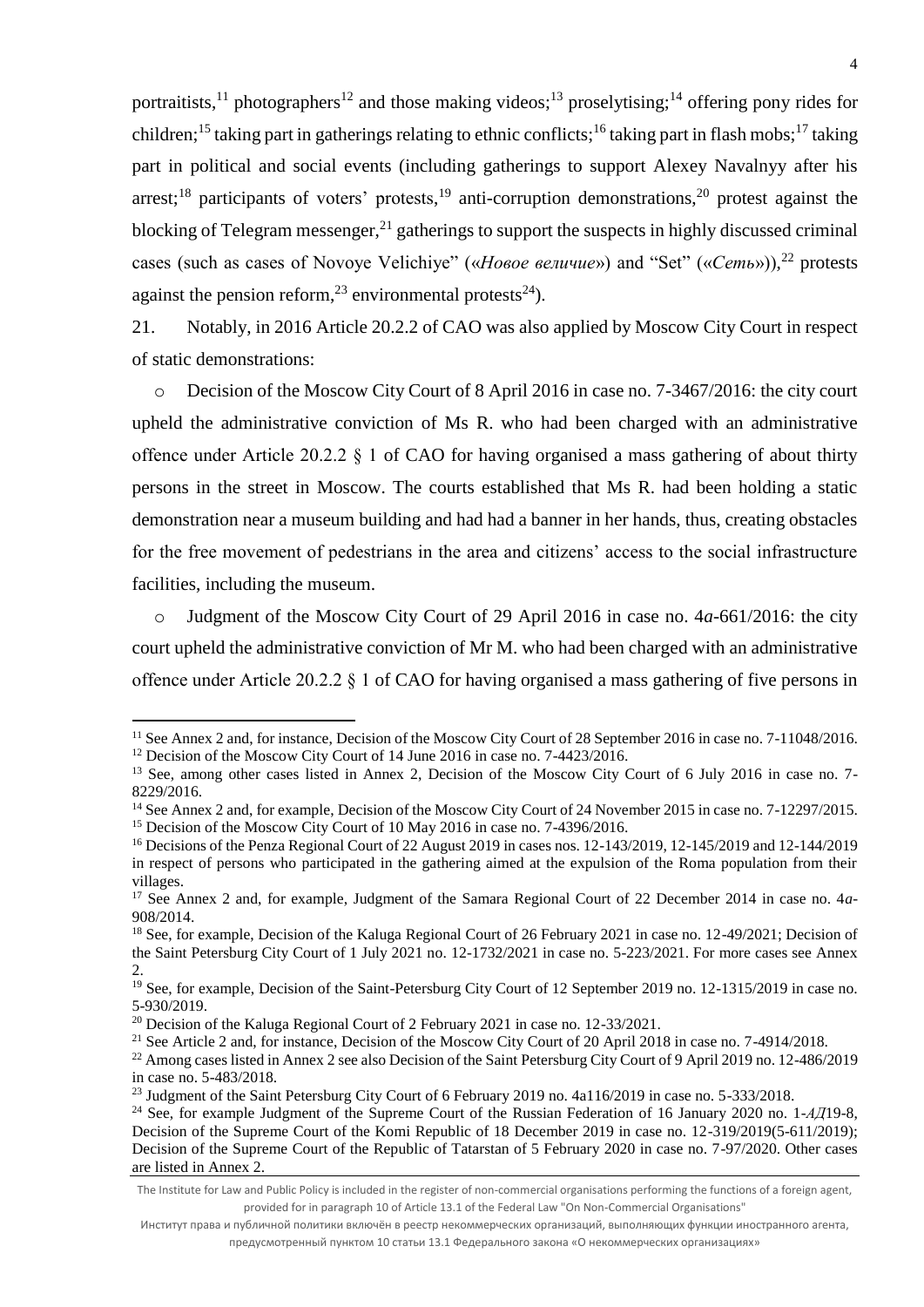Moscow. The courts established that Mr M. had been sitting on a stool, holding the Russian national flag and recited poems and, thus, had created obstacles for free movement of pedestrians in the area and citizens' access to the social infrastructure facilities.

22. The protests against blocking of Telegram messengers were specific in the manner of expression chosen: for example, Mr E. took part in a mass gathering held by a group of twelve persons in front of the entrance to the building of the Federal Security Service in Moscow and that they were making and throwing paper planes at the building. Mr E. was convicted under Article 20.2.2 § 1 of CAO.<sup>25</sup>

23. Interestingly, the judicial practice as regards performance of street musicians differs. For instance, and among other cases,  $26$  in 2017 Moscow City Court quashed conviction of a street musician stating that he had intended to organise a gathering of people in a public place.<sup>27</sup> Analogously, the Orenburg Regional Court found that a music concert was not a public assembly within the meaning of the Public Events Act.<sup>28</sup> Nevertheless, in several cases Article 20.2.2 of CAO was applied to street musicians in comparable circumstances. In particular, and among other cases,<sup>29</sup> Moscow City Court convicted a musician for a concert with seven listeners on the Manezhnaya Square (*i.e.* right next to the Red Square) due to the obstacles for free movement of pedestrians in the area and for citizens' access to social infrastructure facilities.<sup>30</sup>

24. To conclude, analysis of the above cases did not allow the Institute to reveal any guidance as regards the factual or legal circumstances leading up to decision on which Article of CAO is to be applied in each particular case.

#### **Issue 2 – Interpretation of the term "hunger strike" in Russian law and practice**

25. Under the Russian legislation as it currently stands, the concept of a hunger strike is only used in the penitentiary law and is described as a refusal of food by a suspected, accused or a convicted person. In particular, Article 42 of the Custody Act (no. 103-FZ of 15 July 1995) (*Федеральный закон «О содержании под стражей подозреваемых и обвиняемых в совершении преступлений»*) prescribes procedure to be followed in case a suspect or an accused refuses to eat. Likewise, Article 101 of the Code on Execution of Punishments (no. 1-FZ of 8

**.** 

<sup>&</sup>lt;sup>25</sup> Decision of the Moscow City Court of 30 May 2018 in case no. 7-5481/2018.

 $26$  See Annex 2 for further examples.

<sup>27</sup> Judgment of the Moscow City Court of 20 February 2017 no. 4*a*-7686/16.

<sup>&</sup>lt;sup>28</sup> Decision of the Orenburg Regional Court of 18 November 2016 in case no. 12-152/2016.

<sup>&</sup>lt;sup>29</sup> See, by way of example, Decision of the Moscow City Court of 28 July 2014 in case no. 7-6452/2014: Mr R.S. was playing the guitar in in the street in Moscow. For more cases see Annex 2.

 $\frac{30}{30}$  Decision of the Moscow City Court of 10 November 2016 in case no. 7-13503/2016.

The Institute for Law and Public Policy is included in the register of non-commercial organisations performing the functions of a foreign agent, provided for in paragraph 10 of Article 13.1 of the Federal Law "On Non-Commercial Organisations"

Институт права и публичной политики включён в реестр некоммерческих организаций, выполняющих функции иностранного агента, предусмотренный пунктом 10 статьи 13.1 Федерального закона «О некоммерческих организациях»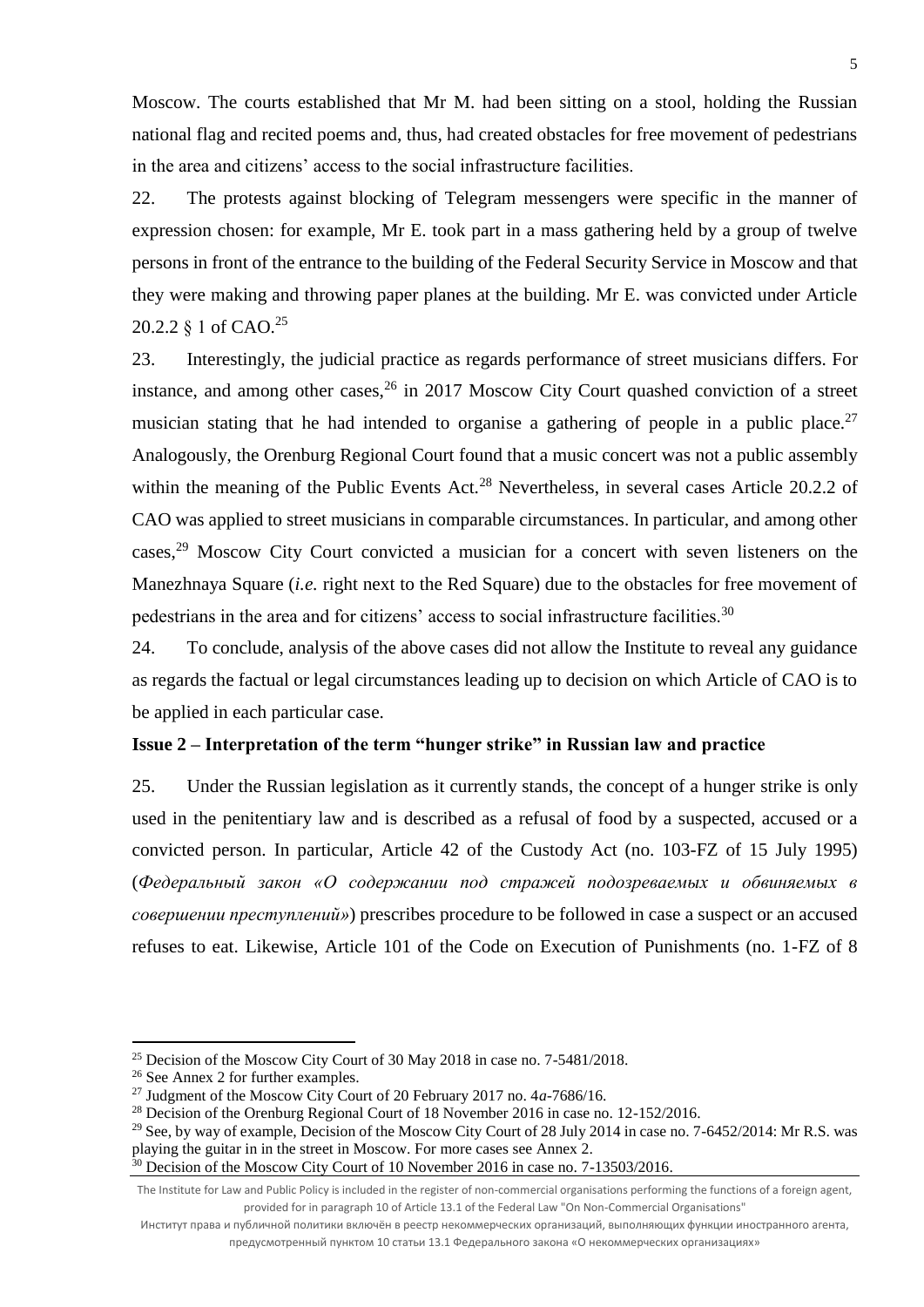January 1997) allows forced feeding on medical grounds in cases a convicted person faces threat to life as a result of a hunger strike.

26. Recent Russian judicial practice demonstrates that a hunger strike outside the penal context can be prosecuted under the CAO provisions, namely, Article 20.2 of CAO.

27. In particular, the Central District Court of Kaliningrad found Mr Dolgov guilty of Article 20.2 § 2 of CAO breach for holding an unauthorised static demonstration together with another person (*несогласованное в установленном порядке публичное массовое мероприятие – пикетирование*).<sup>31</sup> According to the court's decision, Mr Dolgov used a banner with the text "Hunger strike" and his car was equipped with a moving message display showing the following text – "Administration, do not take away private property from defenseless elderly" (*Администрация не отнимай частную собственность у беззащитных стариков*). As commented by Mr Dolgov himself, he actually resorted to an open-air hunger strike in order to protest against the actions of the city administration.<sup>32</sup>

28. Another example is a 2016 hunger strike near the Edinaya Rossia political party office in Moscow which was held by several persons awaiting social housing in Moscow. Participants were convicted under Article 20.2  $\S$  5 of CAO.<sup>33</sup> For instance, Mrs Strashinina E.Yu. was found guilty of breach of Article 20.2 § 5 of CAO since together with oher 14 persons she took part in an unauthorised static demonstration in a form of a hunger strike.<sup>34</sup>

29. Accordingly, despite the absence of any specific legal definition of the term "hunger strike" in the field of freedom of expression, judicial practice follows the path of application of the Public Events Act and respective provisions of the CAO to hunger strikes.

# **Issue 3 – Overview of the current Russian practices regarding the right to public assembly and the right to freedom of expression**

30. The Institute would like to draw the Court's attention to the cases of Mrs Irina Nikiforova and of Mr Ilya Shablinsky brought by the Institute before the Constitutional Court of the Russian Federation. Noteworthy, complaints by Mrs Nikiforova (no. 55240/20) and Mr Shablinsky (no. 12145/21) are currently pending before the European Court.

31. The case of Mrs Nikiforova concerned the definition of a solo static demonstration (*одиночный пикет*) and the question of how a series or a queue of solo static demonstrations can

1

<sup>&</sup>lt;sup>31</sup> Decision of the Central District Court of Kaliningrad of 2 June 2021 in case no. 5-1716/2021.

 $32$  See newspiece " The court fined for 10000 roubles a Kaliningrad's resident for holding a hunger strike by the mayor's office ", URL: [https://www.newkaliningrad.ru/news/briefs/community/23933152-sud-oshtrafoval-na-10](https://www.newkaliningrad.ru/news/briefs/community/23933152-sud-oshtrafoval-na-10-tys-rubley-kaliningradtsa-ustroivshego-golodovku-u-merii.html) [tys-rubley-kaliningradtsa-ustroivshego-golodovku-u-merii.html.](https://www.newkaliningrad.ru/news/briefs/community/23933152-sud-oshtrafoval-na-10-tys-rubley-kaliningradtsa-ustroivshego-golodovku-u-merii.html)

<sup>&</sup>lt;sup>33</sup> See Annex 1 and, for example, Decision of the Moscow City Court of 12 April 2017 in case no. 7-4198/2017. <sup>34</sup> Decision of the Moscow City Court of 22 May 2017 in case no. 7-5659/2017.

The Institute for Law and Public Policy is included in the register of non-commercial organisations performing the functions of a foreign agent, provided for in paragraph 10 of Article 13.1 of the Federal Law "On Non-Commercial Organisations"

Институт права и публичной политики включён в реестр некоммерческих организаций, выполняющих функции иностранного агента, предусмотренный пунктом 10 статьи 13.1 Федерального закона «О некоммерческих организациях»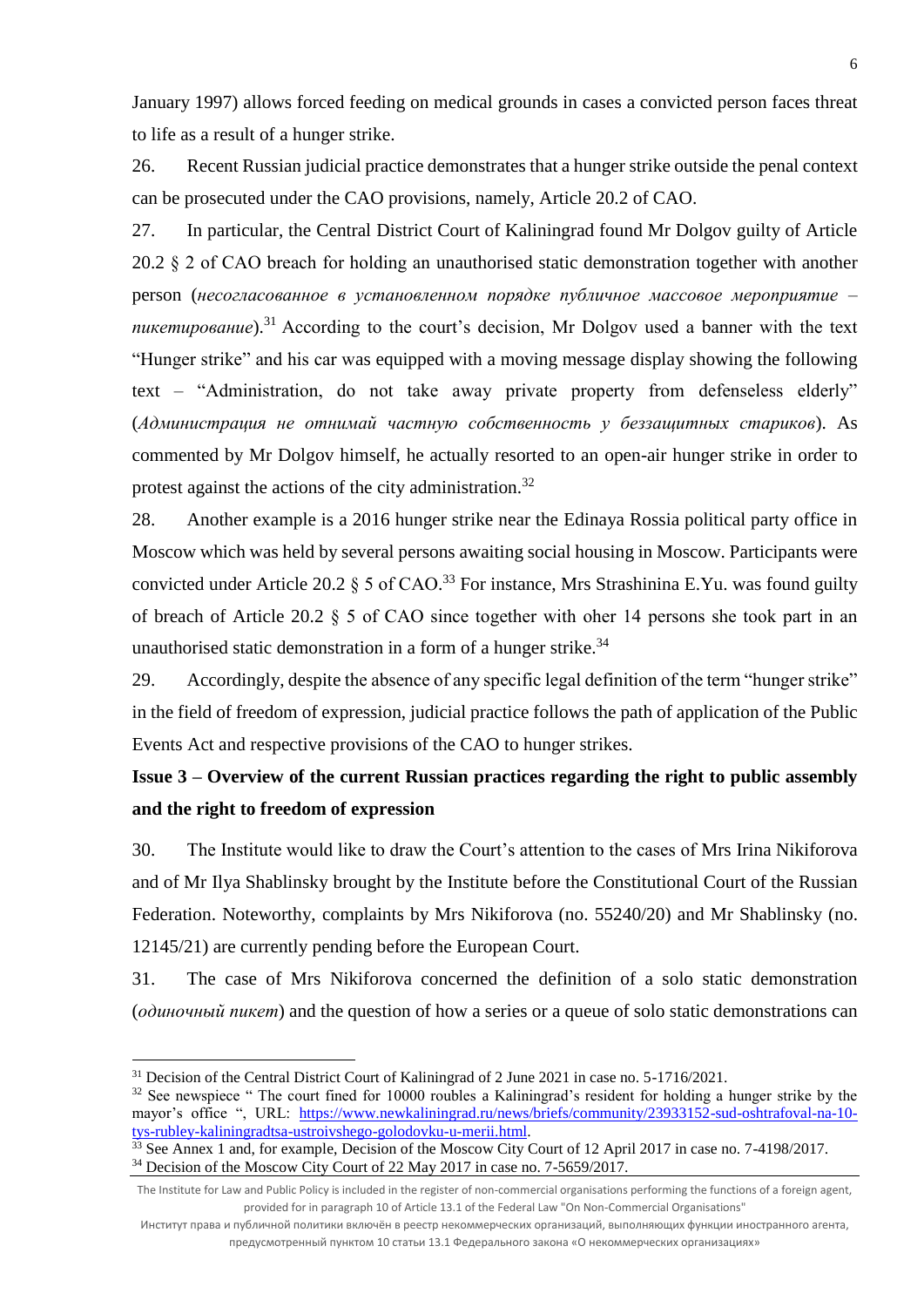be charatersised in terms of current Russian legislation and practice and, therefore, distinguished from the term 'public assembly'. The Constitutional Court found that the unity of place, aim and theme of solo static demonstrations is not sufficient to define them as a public assembly (static demonstration held by a group of people). To the contrary, those demonstrations must rather be regarded as a queue of solo static demonstrations. The Constitutional Court, however, only held that the national courts erroneously applied the law in Mrs Nikiforova's case and ruled that the national legislation does not appear to be unconstitutional.<sup>35</sup>

32. The case of Mr Shablinskiy also concerned a queue of solo static demonstrations that were allegedly united by the common theme and, therefore, characterised as a static demonstration that requires prior authorisation. In his complaint to the Constitutional Court Mr Shablinskiy relied on the same provisions as Mrs Nikiforova did. The Constitutional Court dismissed the complaint stating that there was no uncertainty as regards the norms Mr Shablinskiy complained against.<sup>36</sup>

33. These examples demonstrate that the Constitutional Court appears to see no issue with the current Russian legislation as regards the notion of a static demonstration in its different forms and whether it should or should not be qualified as a public event within the meaning of the Public Events Act. According to the Constitutional Court, the problem lies within the judicial and administrative practice. It must be noted, however, that the case of Mrs Nikiforova has not been re-examined by the Supreme Court to date.

34. The same tendency appears in the judicial decisions of courts of ordinary jurisdiction. By way of example, the Sverdlovsk Regional Court upheld an administrative conviction of Ms Vetrova E.A. who had been charged with an administrative offence under Article 20.2 § 5 CAO for having held a static demonstration in front of a church in Yekaterinburg without having obtained a prior authorisation from the local authorities. According to the facts of the case, the applicant was standing near the front stairs of the church holding a banner "Who should decide whether to get an abortion or not: the church, the husband, the government, the parents or the woman herself? Accessible abortion is an inalienable right of all women" («*Кто должен принимать решение об аборте – церковь, муж, правительство, родители или сама женщина? Доступный аборт – неотъемлемое право всех женщин»*), while another person

**.** 

<sup>35</sup> Judgement of the Constitutional Court of the Russian Federation of 17 May 2021 No. 19-*П* in the case on the verification of the constitutionality of Article 7(11) of the Federal Law "On Gatherings, Meetings, Demonstrations, Marches and Static Demonstrations" and Article 20.2 § 2 of the Code of Administrative Offenses of the Russian Federation in connection with the complaint of Ms I.A. Nikiforova.

<sup>36</sup> Ruling of the Constitutional Court of the Russian Federation of 30 November 2021 No. 2389-*O* on the refusal to accept for consideration the complaint of Mr Shablinsky Ilya Georgievich about the violation of his constitutional rights by Article 20.2 § 5 of the Code of Administrative Offenses of the Russian Federation and Article 7(11) of the Federal Law "On Gatherings, Meetings, Demonstrations, Marches and Static Demonstrsations".

The Institute for Law and Public Policy is included in the register of non-commercial organisations performing the functions of a foreign agent, provided for in paragraph 10 of Article 13.1 of the Federal Law "On Non-Commercial Organisations"

Институт права и публичной политики включён в реестр некоммерческих организаций, выполняющих функции иностранного агента, предусмотренный пунктом 10 статьи 13.1 Федерального закона «О некоммерческих организациях»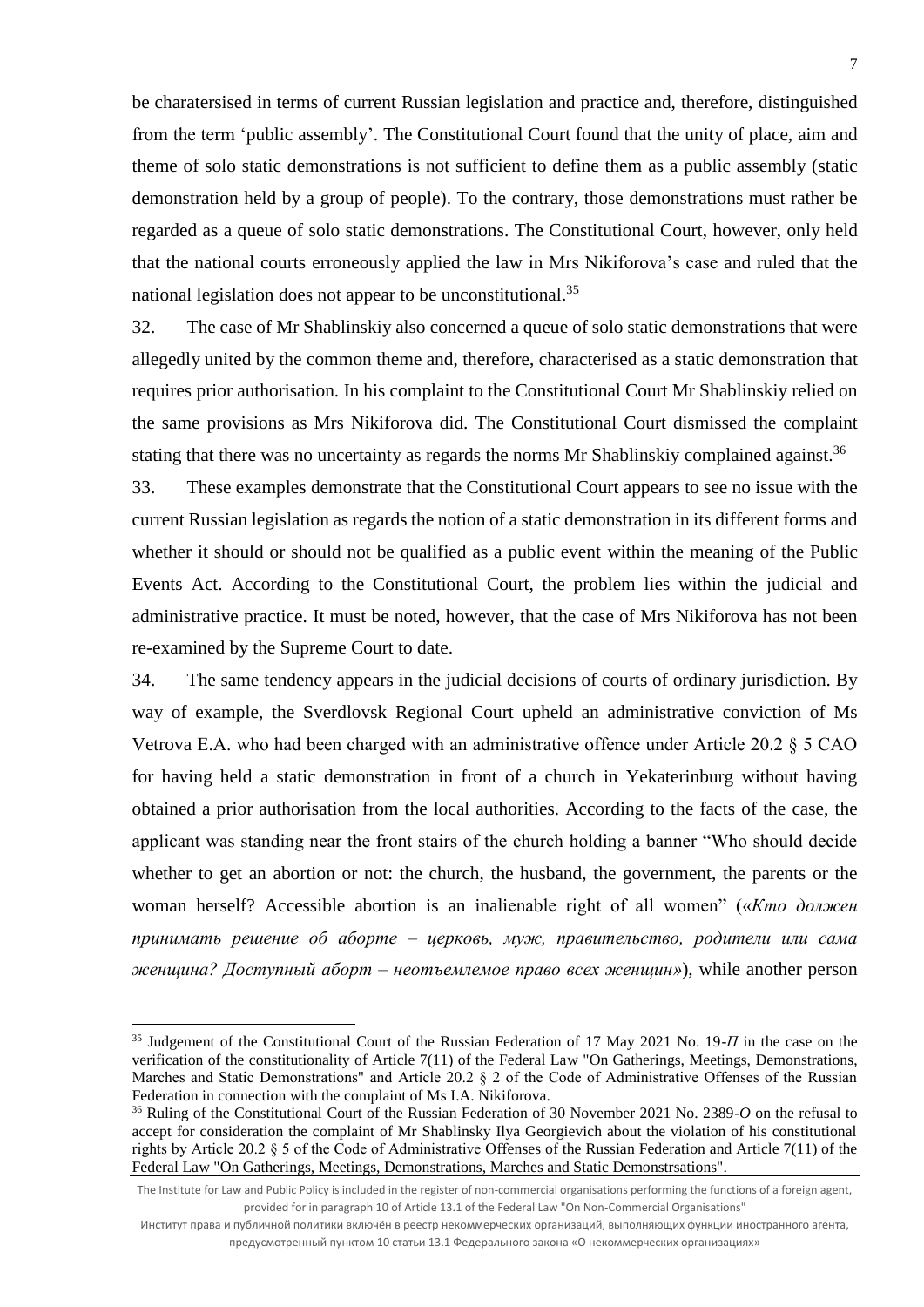was standing on the other side of the stairs with a banner "Remember: the Russian Federation shall be a secular state. No religion may be established as the State religion or as obligatory. Art. 14 of the Russian Constitution" («*Помните: Российская Федерация – светское государство. Никакая религия не может устанавливаться в качестве государственной или обязательной. Ст. 14 Конституции РФ»*). The court held that since the content of both banners expressed the same opinion against the church's interference with the citizens' and the State's affairs and considering the type of the target object of the static demonstration, namely, a place of worship, the static demonstration had been held in a group and therefore had been subject to a prior authorisation by the local authorities.<sup>37</sup>

35. The Institute would further like to respectfully make several observations as regards the development of the Russian practice in the field of freedom of assembly and freedom of expression in light of the Court's case law, in particular, the case *Tatár and Fáber v. Hungary.*

36. It appears that the Russian legislative, administrative and judicial practice does not make any clear distinction between forms of expression that occur in public and constitute public events (in the sense of the Public Events Act) and, therefore, falling under the scope of Article 11 of the Convention **and** the forms of expression that occur in public but do not constitute public events in the sense of the Public Events Act and, therefore, fall within the scope of Article 10 of the Convention alone.

37. Indeed, there appears to be a general distinction between the two types of forms of expression that occur in public as it is evident from Articles 20.2 and 20.2.2 of CAO. Therefore, the Russian legislation and practice seems to follow the Court's test and agree that "*the mere fact that an expression occurs in the public space does not necessarily turn such an event into an assembly*" (*Tatár and Fáber v. Hungary, § 38*).

38. Still, there appears to be no distinction based on specific issues of public order since both Articles 20.2 and 20.2.2 of CAO refer to obstacles to the movement of pedestrians or vehicles.

39. Based on the analysis of the Russian legislation and administrative / judicial practice, it appears that there is no foreseeable distinction made between two types of events. This conclusion is firstly made due to the fact that very similar forms of expression can be prosecuted either under Articles 20.2 or under Article 20.2.2 of CAO (see section Issue 1 above) with no clear reason as to the choice of an applicable legal provision. Second, the Court's test (as elaborated in the *Tatár* 

**.** 

<sup>&</sup>lt;sup>37</sup> Decision of the Sverdlovsk Regional Court of 31 January 2018 in case no. 71-57/2018.

The Institute for Law and Public Policy is included in the register of non-commercial organisations performing the functions of a foreign agent, provided for in paragraph 10 of Article 13.1 of the Federal Law "On Non-Commercial Organisations"

Институт права и публичной политики включён в реестр некоммерческих организаций, выполняющих функции иностранного агента, предусмотренный пунктом 10 статьи 13.1 Федерального закона «О некоммерческих организациях»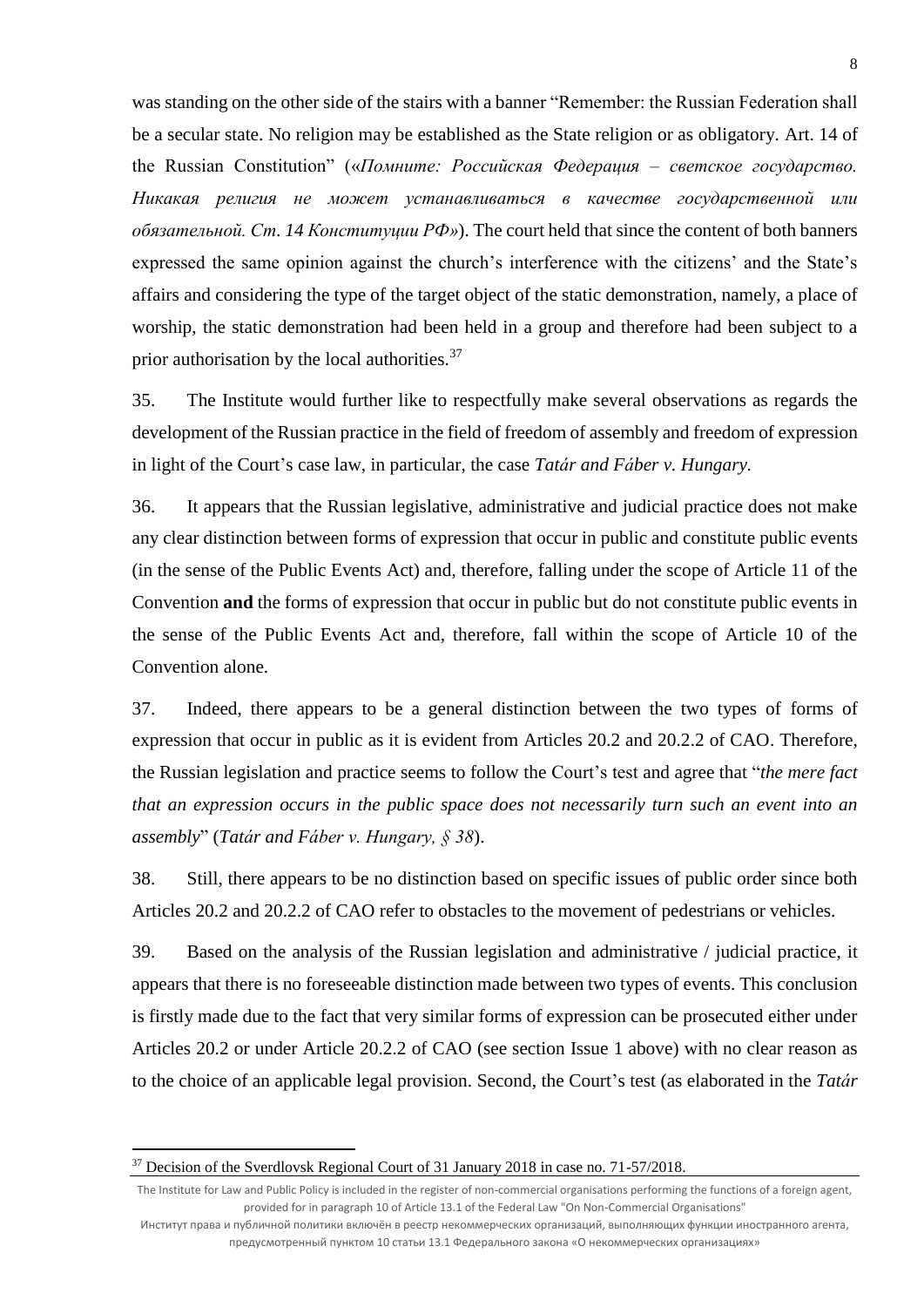*and Fáber v. Hungary*) is not followed in the Russian legislation or practice (see in more detail below).

40. According to the *Tatár and Fáber v. Hungary*, § 38, public assembly possesses certain identifiable threats: it "*constitutes a specific form of communication of ideas, where the gathering of an indeterminate number of persons with the identifiable intention of being part of the communicative process can be in itself an intensive expression of an idea. The support for the idea in question is being expressed through the very presence of a group of people [in a public place]. Furthermore, an assembly may serve the exchange of ideas between the speakers and the participants, intentionally present, even if they disagree with the speakers*".

41. A form of expression that does not possess these characteristics is rather intended to send a certain message rather than to gather people and, as a general rule, would not require prior authorisation as public order issues are normally unlikely to arise. Use of this notification requirement to these forms of expression that fall outside the scope of public assemblies would create a restraint which might be incompatible with the free communication of ideas and might undermine freedom of expression and, as a consequence, lead to chilling effect on public speech (*Tatár and Fáber v. Hungary, §§ 38, 40-41*).

42. The Institute is of the opinion that the test described above is not applied by the domestic authorities, including courts, and is not derived from the legal provisions even when interpreted by highest judicial bodies such as the Constitutional Court or the Supreme Court.

43. To conclude, the Institute sincerely hopes that the present submissions will be useful for the Court in the proceedings in the cases of *Dianova v. Russia* and *Zakharova v. Russia*.

44. The present submissions are sent to the Court within the time-limit fixed in the Court's letter of 3 February 2022.

Respectfully,

Olga Sidorovich

(on behalf of the Institute for Law and Public Policy)

22 February 2022

The Institute for Law and Public Policy is included in the register of non-commercial organisations performing the functions of a foreign agent, provided for in paragraph 10 of Article 13.1 of the Federal Law "On Non-Commercial Organisations"

Институт права и публичной политики включён в реестр некоммерческих организаций, выполняющих функции иностранного агента, предусмотренный пунктом 10 статьи 13.1 Федерального закона «О некоммерческих организациях»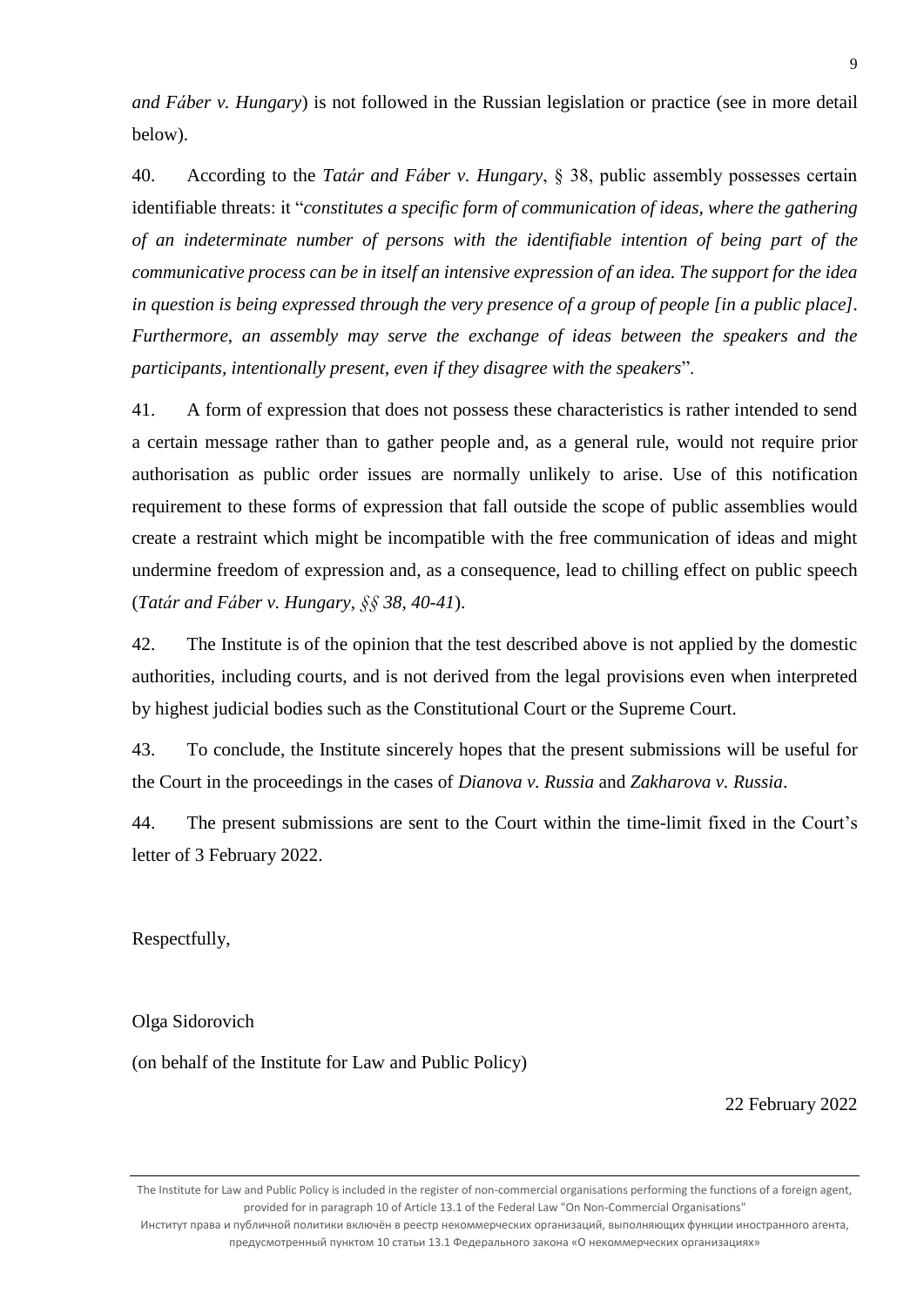# **ANNEX 1**

1

### **Summary of case-law under Article 20.2 of CAO**

#### **Cases when Article 20.2 of CAO was not applied**

#### ▪ **Approaching a person holding a solo static demonstration**

Judgment of the Supreme Court of the Russian Federation of 26 November 2021 no. 5-*АД*21-77- *К*2: the Supreme Court quashed the administrative conviction of Ms Shaynazarova S.K. who had been charged with an administrative offence under Article 20.2 § 5 CAO for having held an unauthorised static demonstration in front of the building of the Ombudsman of the Russian Federation together with another person holding a banner "Inaction. Bureaucracy. Protection Racket" («*Бездействие. Волокита. Крышевание*»). According to Ms Shaynazarova, she did not take part in the static demonstration and came closer to the person holding the banner to see what was going on after that person had been approached by the police officers. The Supreme Court referred in its judgment to the photos in the case file showing that Ms Shaynazarova had not been holding any banner at the material time and the lower courts' failure to examine her version of events and to summon the respective police officers to the hearings. The Supreme Court held that there was no evidence in the case file attesting to the actions attributed to the applicant and discontinued the administrative proceedings.

#### ▪ **Holding a piece of paper in the court's lobby**

Judgment of the Supreme Court of the Republic of Bashkortostan of 5 February 2019 no. 4*A*-108/2019-(4*A*-2755/2018): the regional court quashed the administrative conviction of Mr G. who had been charged with an administrative offence under Article 20.2 § 5 CAO for having been sitting in the lobby of a court building and holding a sheet of paper in front of him with a request to issue him with some documents. The regional court held that there was no evidence in the case file that Mr G. had been holding a static demonstration in the court's building or that he had in any way disturbed the public order, and discontinued the administrative proceedings against him.

#### ▪ **Taking a photo with a banner on the court's front stairs**

Decision of the Saint-Petersburg City Court of 1 August 2019 no. 1135/2019 in case no. 5- 253/2019: the city court upheld the decision to discontinue the administrative proceedings against Mr V.D.S. who had been charged with an administrative offence under Article 20.2 § 5 CAO for having spent about one minute and a half on the front stairs of the Commercial Court of Saint-Petersburg and the Leningrad Region with a banner in his hands and having been photographed

The Institute for Law and Public Policy is included in the register of non-commercial organisations performing the functions of a foreign agent, provided for in paragraph 10 of Article 13.1 of the Federal Law "On Non-Commercial Organisations" Институт права и публичной политики включён в реестр некоммерческих организаций, выполняющих функции иностранного агента, предусмотренный пунктом 10 статьи 13.1 Федерального закона «О некоммерческих организациях»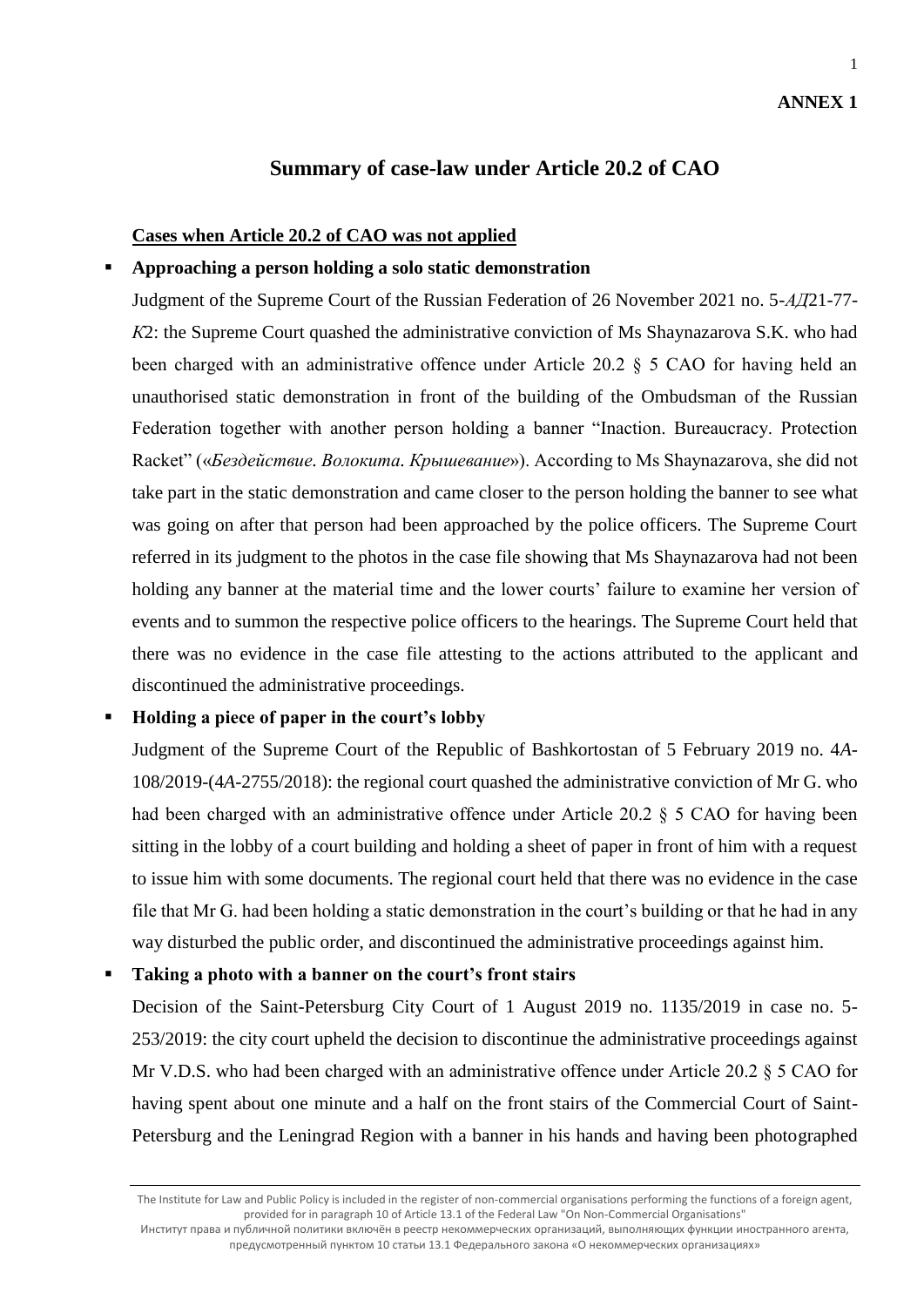by his acquaintance. The city court held that there had been no evidence in the case file that Mr V.D.S. had intended to publicly express his opinion on any political issue.

▪ **Collection of signatures against the construction of a chemical waste recycling plant** Decision of the Saratov Regional Court of 19 September 2019 in case no. 12-156/2019: the regional court upheld the decision to discontinue the administrative proceedings against Mr K.D. who had been charged with an administrative offence under Article 20.2 § 5 CAO for having organised a series of static demonstrations against the construction of a chemical waste recycling plant without obtaining a prior authorization from the local authorities. The courts referred to the lack of any evidence in the case file attesting to the use by Mr K.D. of propaganda material, expression of his stance on the subject or campaigning against the construction, and relied on the witness testimony explaining that Mr K.D. had merely been collecting signatures for the petition against the construction.

#### **Carrying a mock coffin in public**

Decision of the Oryol Regional Court of 15 September 2017 in case no. 12-100/2017: the regional court upheld the decision to discontinue the administrative proceedings against Mr. N who had been charged with an administrative offence under Article 20.2 § 5 CAO for having carried in public a mock coffin signed "Potomskiy's mind, dignity and conscience" less than 50 metres away from another person, Mr Z.A.B., who was carrying a banner "Authorities, restore the order". Relying on the video record in the case file, the courts established that Mr N. had come to the Investigating Committee to take the mock coffin, previously seized by the investigating officers, home; in the street, he was followed by Z.A.B. who was holding the abovementioned banner; Mr N. told Mr Z.A.B. not to follow him and asked the police officer taking the video to protect him from Mr Z.A.B., however, the police officer refused to do so; later, when the police officers ordered Mr N. to stop the unlawful actions, he repeatedly explained that he was merely carrying the mock coffin home.

#### **Cases when Article 20.2 of CAO was applied**

#### ▪ **Flash mobs**

Decision of the Moscow City Court of 26 August 2020 in case no. 7-8721/2020: the city court upheld the administrative conviction of Ms N. who had been charged with an administrative offence under Article 20.2 § 5 CAO for having participated in a public event in a group of four persons. The courts established that Ms N. had painted her face and had been giving an interview to the journalists regarding the aim of the event – expression of the discontent with the city facial recognition system. Ms N. argued that she had taken part in a flash mob rather than in a public

The Institute for Law and Public Policy is included in the register of non-commercial organisations performing the functions of a foreign agent, provided for in paragraph 10 of Article 13.1 of the Federal Law "On Non-Commercial Organisations" Институт права и публичной политики включён в реестр некоммерческих организаций, выполняющих функции иностранного агента, предусмотренный пунктом 10 статьи 13.1 Федерального закона «О некоммерческих организациях»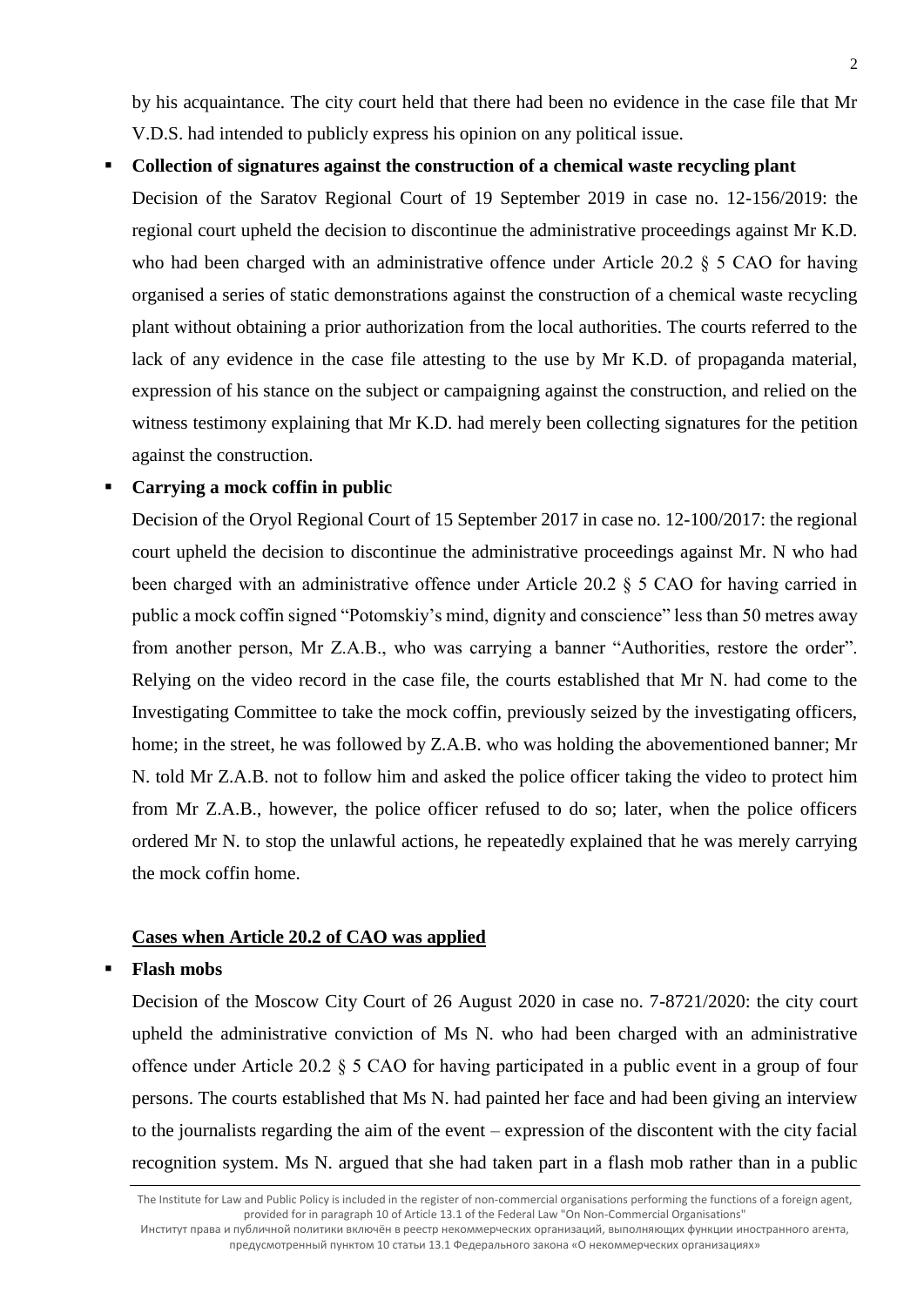assembly. The city court rejected that argument and noted that a flash mob fell under the notion of a public event within the meaning of the Public Events Act.

#### **Static demonstrations**

Decision of the Moscow City Court of 13 July 2021 in case no. 7-9489/2021: the Moscow City Court quashed the administrative conviction of Ms Ya. and discontinued the administrative proceedings against her on procedural grounds. Ms Ya. had initially been convicted under Article 20.2 § 5 CAO for having participated in a static demonstration held by a group of four persons without a prior authorisation from the local authorities. The aim of the static demonstration was to express their opinion about the activities of the Moskomarkhitektura and its influence on the Moscow social life. The participants were using a funeral wreath with a ribbon containing the text on the subject.

### Gatherings to support Alexey Navalnyy after his arrest

Decision of the Saint Petersburg City Court of 6 June 2021 no. 12-1593/2021 in case no. 5- 227/2021: the city court upheld the administrative conviction of Mr P.P.S. who had been charged with an administrative offence under Article 20.2 § 5 CAO for having taken part in an unauthorized public event in the form of a march held with the aim to attract public attention to a matter of political importance – to express support for Alexey Navalnyy.

#### ▪ **2016 Hunger strikes near the Edinaya Rossia political party office**

Moscow residents took part in a hunger strike with a slogan "Hunger strike of those placed in a waiting list against genocide of Moscow residents" (*«Голодовка очередников против геноцида Москвичей»).* All participants were charged under Article 20.2 § 5 CAO and convicted:

[Decision](https://mos-gorsud.ru/mgs/services/cases/review-not-yet/details/78862a1c-8890-4bbc-bd91-8626da2c1649) of the Moscow City Court of 12 April 2017 in case no. 7-4198/2017;

[Decision](https://mos-gorsud.ru/mgs/services/cases/review-not-yet/details/593e350e-e96c-4b9c-b897-598e5de7651b) of the Moscow City Court of 12 April 2017 in case no. 7-4199/2017;

[Decision](https://mos-gorsud.ru/mgs/services/cases/review-not-yet/details/7f4f9ef9-1c73-42a7-aaaf-a1f0d9232612) of the Moscow City Court of 12 April 2017 in case no. 7-4200/2017;

[Decision](https://mos-gorsud.ru/mgs/services/cases/review-not-yet/details/e99ed3ba-87bc-4ace-85db-133e12356295) of the Moscow City Court of 12 April 2017 in case no. 7-4201/2017;

[Decision](https://mos-gorsud.ru/mgs/services/cases/review-not-yet/details/fecf551f-3f2e-4583-b021-641dd786ec9f) of the Moscow City Court of 12 April 2017 in case no. 7-4202/2017 (case terminated on procedural grounds);

[Decision](https://mos-gorsud.ru/mgs/services/cases/review-not-yet/details/4de2c42e-ca7f-44d2-ac81-ec243f8fd501) of the Moscow City Court of 22 May 2017 in case no. 7-6434/2017;

[Decision](https://mos-gorsud.ru/mgs/services/cases/review-not-yet/details/9297b508-909d-4b0d-ace7-2898ceefe50f) of the Moscow City Court of 24 May 2017 in case no. 7-5696/2017;

[Decision](https://mos-gorsud.ru/mgs/services/cases/review-not-yet/details/cde0a435-3ced-4cee-89c4-f8597825e3a0) of the Moscow City Court of 24 May 2017 in case no. 7-6557/2017;

[Decision](https://mos-gorsud.ru/mgs/services/cases/review-not-yet/details/45a4ea60-ed32-48f4-98a8-1d91075629c3) of the Moscow City Court of 24 May 2017 in case no. 7-6558/2017;

[Decision](https://mos-gorsud.ru/mgs/services/cases/review-not-yet/details/ad83f45b-d9a8-4893-8183-e3417109723b) of the Moscow City Court of 26 May 2017 in case no. 7-6641/2017;

[Decision](https://mos-gorsud.ru/mgs/services/cases/review-not-yet/details/f34c46c4-449f-418d-ba31-aac4f907b475) of the Moscow City Court of 26 May 2017 in case no. 7-6643/2017;

[Decision](https://mos-gorsud.ru/mgs/services/cases/review-not-yet/details/640cb179-90be-4dbe-be63-773c15f689ee) of the Moscow City Court of 26 May 2017 in case no. 7-6644/2017.

Институт права и публичной политики включён в реестр некоммерческих организаций, выполняющих функции иностранного агента, предусмотренный пунктом 10 статьи 13.1 Федерального закона «О некоммерческих организациях»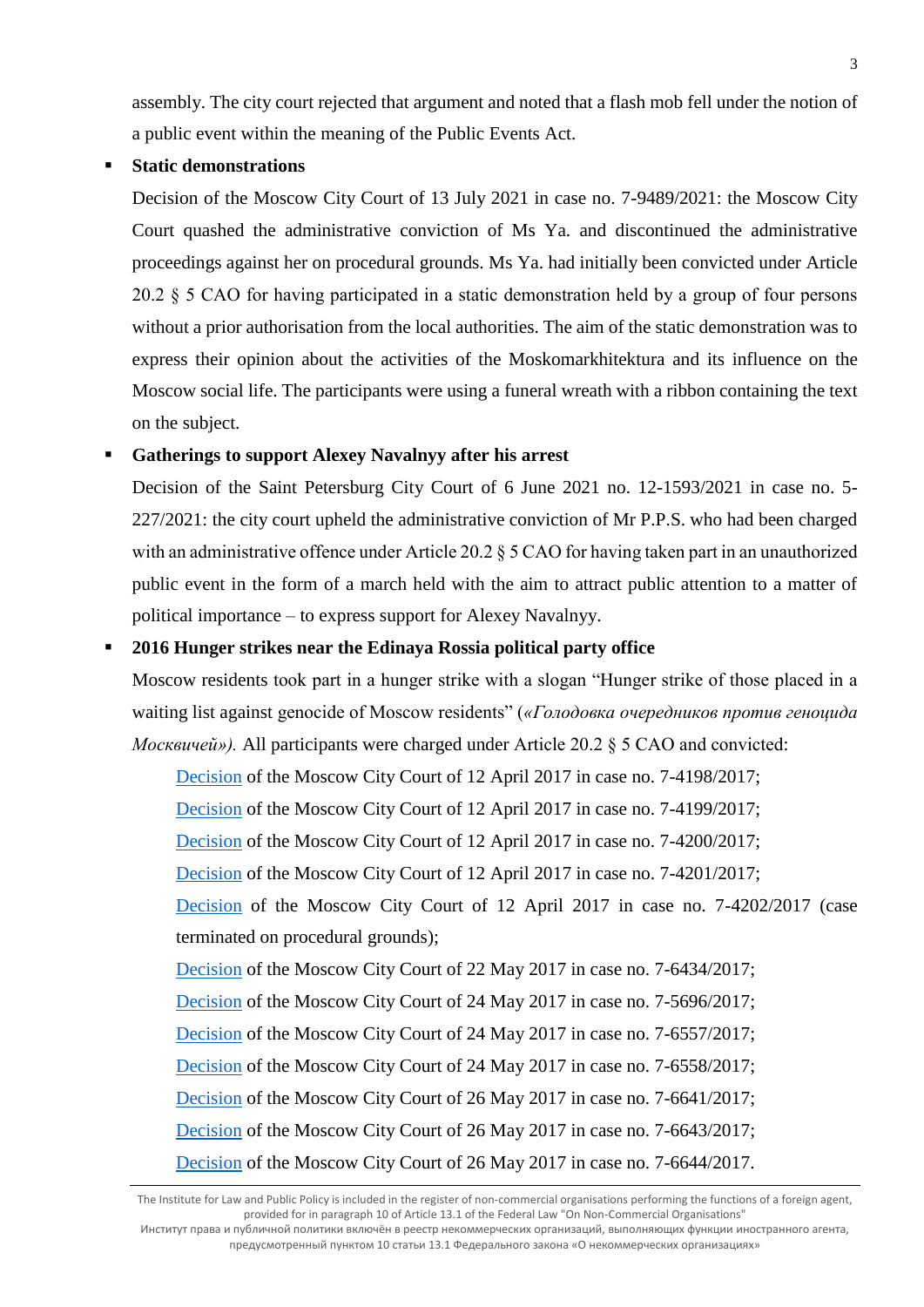See also the following decisions without direct reference to the hunger strike:

[Decision](https://mos-gorsud.ru/mgs/services/cases/review-not-yet/details/34774628-20e5-402c-a4d7-77ffe858b694) of the Moscow City Court of 16 November 2016 in case no. 7-12551/2016; [Decision](https://mos-gorsud.ru/mgs/services/cases/review-not-yet/details/8c3145cc-3f0b-49b1-a107-527a7fd151ff) of the Moscow City Court of 16 November 2016 in case no. 7-12552/2016; [Decision](https://mos-gorsud.ru/mgs/services/cases/review-not-yet/details/2ab8d180-65e7-4be3-a1e2-3e10b2d8f35f) of the Moscow City Court of 16 November 2016 in case no. 7-12260/2016; [Decision](https://mos-gorsud.ru/mgs/services/cases/review-not-yet/details/606155f1-7676-417d-896a-2fab57e64878) of the Moscow City Court of 16 November 2016 in case no. 7-12562/2016; [Decision](https://mos-gorsud.ru/mgs/services/cases/review-not-yet/details/796371f5-dde2-4096-9bfa-3f9ba53bbd3c) of the Moscow City Court of 16 November 2016 in case no. 7-12857/2016; [Decision](https://mos-gorsud.ru/mgs/services/cases/review-not-yet/details/d9d14076-dca0-476e-934e-e940a4d5e000) of the Moscow City Court of 16 November 2016 in case no. 7-12960/2016; [Decision](https://mos-gorsud.ru/mgs/services/cases/review-not-yet/details/a8ba5997-39c4-45cf-9241-79908cd365e7) of the Moscow City Court of 16 November 2016 in case no. 7-13003/2016; [Decision](https://mos-gorsud.ru/mgs/services/cases/review-not-yet/details/ab36e8fe-940b-45d4-a566-0e04a79c82c9) of the Moscow City Court of 16 November 2016 in case no. 7-14588/2016; [Decision](https://mos-gorsud.ru/mgs/services/cases/review-not-yet/details/44965e89-16d2-4890-b415-1d4bfbfb5785) of the Moscow City Court of 16 November 2016 in case no. 7-14589/2016; [Decision](https://mos-gorsud.ru/mgs/services/cases/review-not-yet/details/41dcc8f6-e8f6-4c62-a793-2b9296e6e5a0) of the Moscow City Court of 16 November 2016 in case no. 7-12768/2016; [Decision](https://mos-gorsud.ru/mgs/services/cases/review-not-yet/details/34774628-20e5-402c-a4d7-77ffe858b694) of the Moscow City Court of 16 November 2016 in case no. 7-12769/2016; [Decision](https://mos-gorsud.ru/mgs/services/cases/review-not-yet/details/588868cc-3e67-42ae-b2b6-3eb982017a56) of the Moscow City Court of 16 November 2016 in case no. 7-14778/2016; [Decision](https://mos-gorsud.ru/mgs/services/cases/review-not-yet/details/11ad3f4c-8bf4-4662-83a3-ee4c0bd6aa04) of the Moscow City Court of 16 November 2016 in case no. 7-14782/2016; [Decision](https://mos-gorsud.ru/mgs/services/cases/review-not-yet/details/c6cb7beb-740f-404e-81a1-20fe86cf4850) of the Moscow City Court of 16 November 2016 in case no. 7-14781/2016; [Decision](https://mos-gorsud.ru/mgs/services/cases/review-not-yet/details/9af56abc-63a4-4a0b-8778-017622c97071) of the Moscow City Court of 30 May 2017 in case no. 7-6565/2017.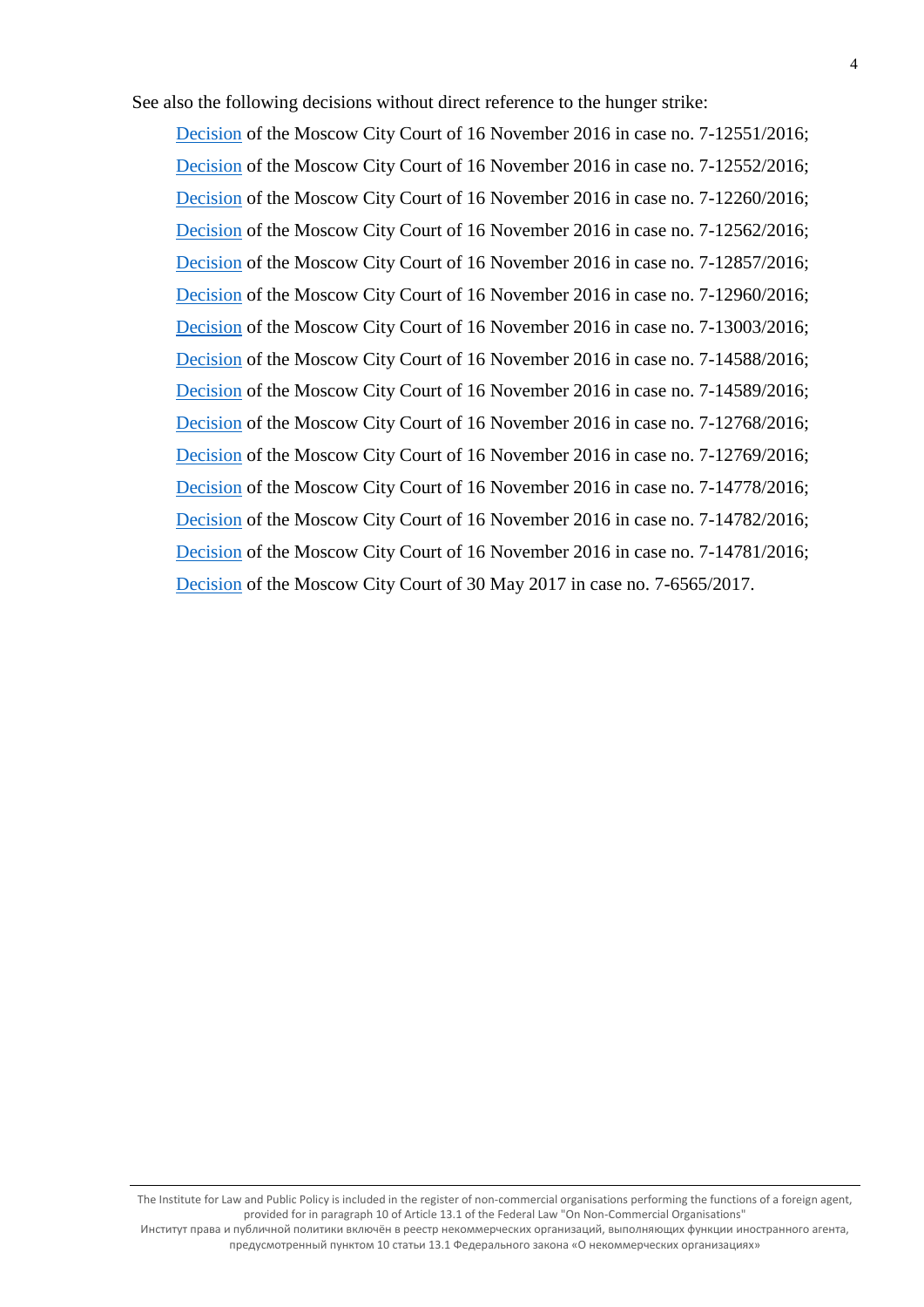1

# **Summary of case-law under Article 20.2.2 of CAO**

#### **Cases when Article 20.2.2 of CAO was not applied**

#### **Street musicians**

Judgment of the Moscow City Court of 20 February 2017 no. 4*a*-7686/16: the city court quashed the administrative conviction of Mr S.D. who had initially been charged with an administrative offence under Article 20.2.2 § 1 CAO for having playing the cello in the pedestrian area of the street surrounded by ten other persons listening to his music. The city court held that there was no evidence in the case file that Mr S.D. had intended to organize a gathering of people in a public place.

Judgment of the Moscow City Court of 13 March 2017 no. 4*a*-7829/2016: the city court quashed on procedural grounds the administrative conviction of Mr K. who had initially been charged with an administrative offence under Article 20.2.2 § 1 CAO for having playing the violin in an underground walkway in Moscow surrounded by ten other persons listening to his music.

Judgment of the Moscow City Court of 27 October 2017 no. 4*a*-6066/2017: the city court quashed on procedural grounds the administrative conviction of Mr D.K.Yu. who had initially been charged with an administrative offence under Article 20.2.2  $\S$  1 CAO for having playing the cello in an underground walkway in Moscow surrounded by ten other persons listening to his music.

Ruling of the Moscow City Court of 18 October 2017 no. 4*a*-6065/2017: the city court quashed on procedural grounds the administrative conviction of Mr T. who had initially been charged with an administrative offence under Article 20.2.2  $\S$  1 CAO for having playing the cello in an underground walkway in Moscow surrounded by ten other persons listening to his music.

#### **Music concerts**

Decision of the Orenburg Regional Court of 18 November 2016 in case no. 12-152/2016: the regional court quashed the administrative conviction of Mr Z. who had initially been charged and convicted of an administrative offence under Article 20.2 § 2 CAO for having held a music concert in the yard between the residence buildings without having obtained a prior authorization from the local authorities. The regional court held that a music concert is not a public event within the meaning of the Public Events Act. It also referred to the lack of any evidence that Mr Z. had in any way disturbed the public order and discontinued the administrative proceedings against him.

#### **Cases when Article 20.2.2 of CAO was applied**

#### **Street musicians**

The Institute for Law and Public Policy is included in the register of non-commercial organisations performing the functions of a foreign agent, provided for in paragraph 10 of Article 13.1 of the Federal Law "On Non-Commercial Organisations" Институт права и публичной политики включён в реестр некоммерческих организаций, выполняющих функции иностранного агента, предусмотренный пунктом 10 статьи 13.1 Федерального закона «О некоммерческих организациях»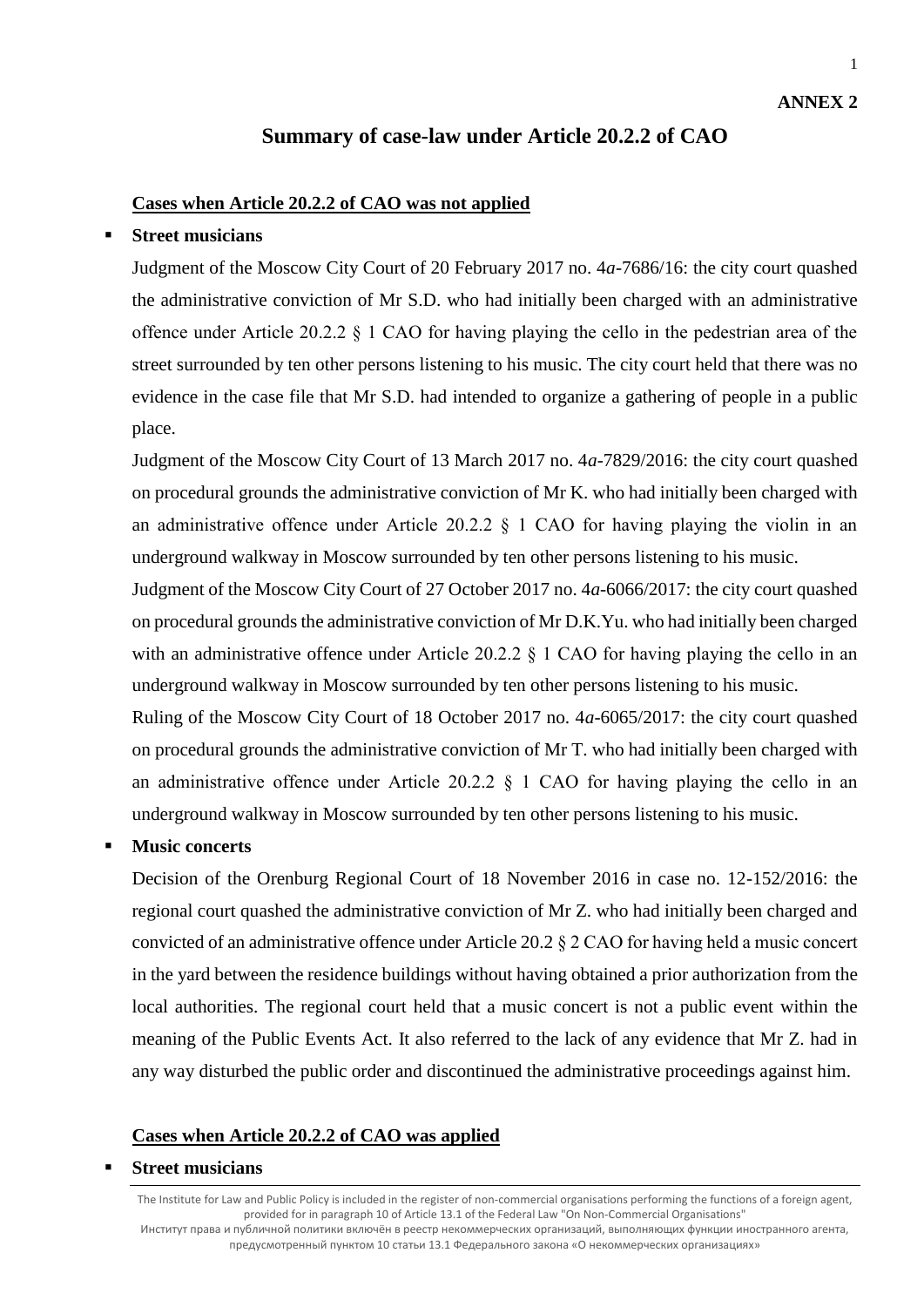Decision of the Moscow City Court of 10 November 2016 in case no. 7-13503/2016: the city court upheld the administrative conviction of Ms S. who had been charged with an administrative offence under Article 20.2.2 § 1 CAO for having been playing the gusli in Manezhnaya Square surrounded by seven other persons listening to her music. According to the testimony of the police officers and the administrative offence record, Ms S. had gathered a crowd in the public place which created obstacles for free movement of pedestrians in the area and for citizens' access to social infrastructure facilities.

Similar findings in the following court decisions:

Decision of the Moscow City Court of 28 July 2014 in case no. 7-6452/2014: Mr R.S. was playing the guitar in in the street in Moscow;

Decision of the Moscow City Court of 16 September 2014 in case no. 7-7958/2014: Mr S.A. was having been playing the guitar in in the street in Moscow;

Decision of the Moscow City Court of 10 August 2015 in case no. 7-8237/2015: Mr A.A. was playing the saxophone in in the street in Moscow;

Decision of the Moscow City Court of 16 September 2015 in case no. 7-9797/2015: Mr P. was playing the drum in in the street in Moscow;

Decision of the Moscow City Court of 18 December 2015 in case no. 7-14024/2015: Mr K. was singing songs in the street dressed a Neptune costume;

Decision of the Moscow City Court of 4 April 2016 in case no. 7-3092/2016: Mr F. was playing the saxophone in in the street in Moscow;

Decision of the Moscow City Court of 26 July 2016 in case no. 7-8387/2016: Mr V. was playing the musical saw in in the street in Moscow;

Decision of the Moscow City Court of 10 November 2016 in case no. 7-13551/16: Ms M.V. was playing the domra in Manezhnaya Square.

#### **Flash mobs**

On 6 January 2013 the police dispersed the snowball fight flash mob in Saint Petersburg, two participants were charged with an administrative offence under Article 20.2.2 § 1 CAO. The outcome of the administrative proceedings is unknown.

Judgment of the Samara Regional Court of 26 December 2014 in case no. 4*a*-907/2014: the regional court upheld the administrative conviction of an unnamed individual who had been charged with an administrative offence under Article 20.2.2 § 1 CAO for having taken part in a public workout session. The courts concluded that the respective event had created obstacles for the free movement of pedestrians in the area.

Similar findings in the following court decisions:

The Institute for Law and Public Policy is included in the register of non-commercial organisations performing the functions of a foreign agent, provided for in paragraph 10 of Article 13.1 of the Federal Law "On Non-Commercial Organisations" Институт права и публичной политики включён в реестр некоммерческих организаций, выполняющих функции иностранного агента,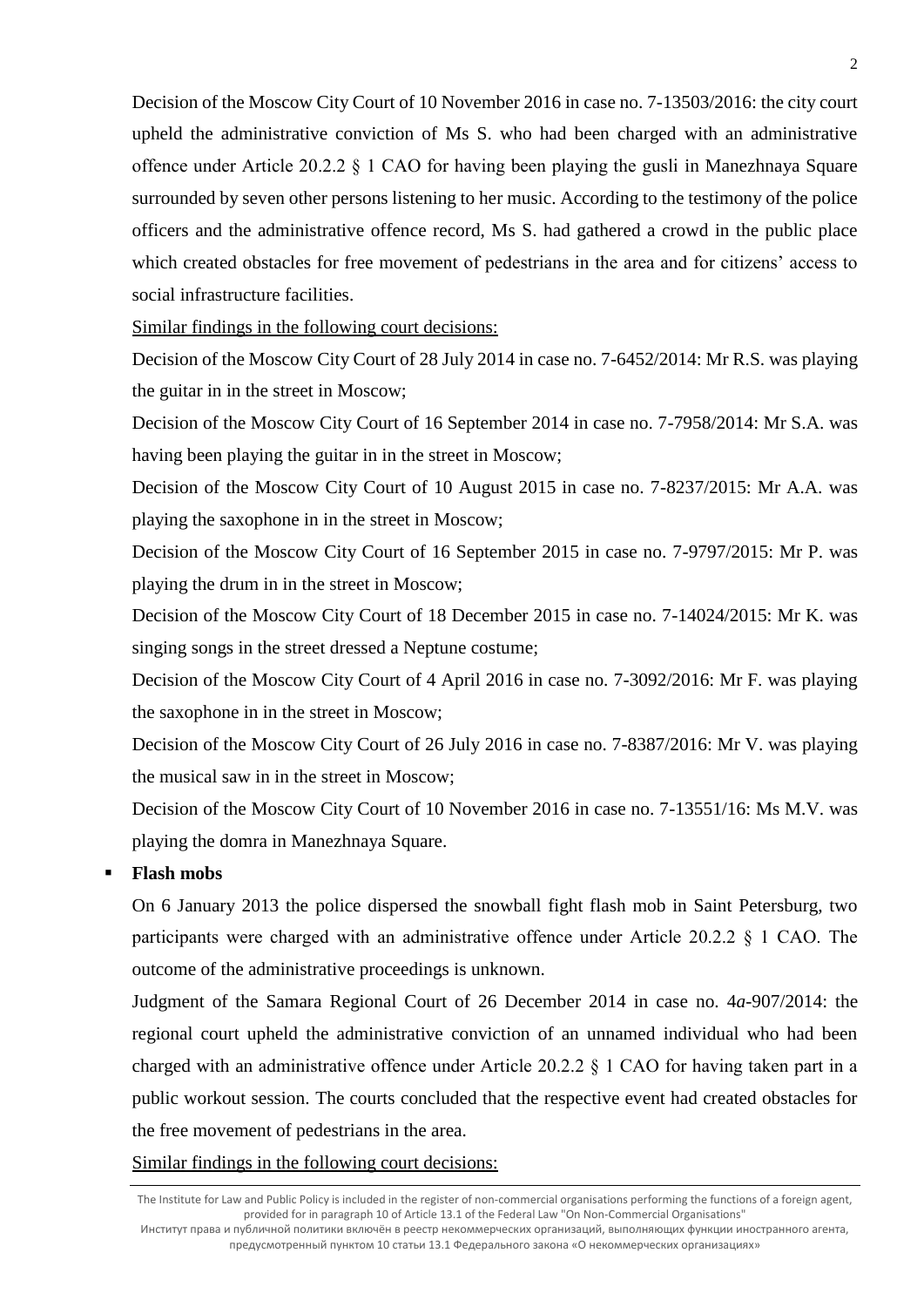Decision of the Moscow City Court of 18 March 2016 in case no. 7-2407/2016: Mr R.A. was

promulgating the Krishnaite religion and handing out Krishnaite merchandise on behalf of the local religious organisation the Novosibirsk Society for Krishna Consciousness;

Decision of the Moscow City Court of 4 April 2016 in case no. 7-3090/2016: Mr Z. was promulgating the Krishnaite religion and handing out Krishnaite merchandise on behalf of the local religious organisation the Novosibirsk Society for Krishna Consciousness;

Decision of the Moscow City Court of 4 April 2016 in case no. 7-3246/2016: Mr Z. was handing out leaflets in the street on behalf of an unnamed religious organization;

Decision of the Moscow City Court of 30 June 2016 in case no. 7828/2016: Mr M. was handing out leaflets in the street on behalf of the Moscow Scientology Church.

#### **Ethnic conflicts**

The Institute for Law and Public Policy is included in the register of non-commercial organisations performing the functions of a foreign agent, provided for in paragraph 10 of Article 13.1 of the Federal Law "On Non-Commercial Organisations" Институт права и публичной политики включён в реестр некоммерческих организаций, выполняющих функции иностранного агента, предусмотренный пунктом 10 статьи 13.1 Федерального закона «О некоммерческих организациях»

#### **Street portraitists**

Decision of the Moscow City Court of 28 September 2016 in case no. 7-11048/2016: the city court upheld the administrative conviction of Mr R. who had been charged with an administrative offence under Article 20.2.2 § 1 CAO for having been drawing portraits in an underground walkway in Moscow surrounded by a group of ten persons. According to the testimony of the police officers and the administrative offence record, Mr R. had gathered a crowd which created obstacles for free movement of pedestrians in the area and for citizens' access to social infrastructure facilities.

Judgment of the Samara Regional Court of 22 December 2014 in case no. 4*a*-908/2014;

Decision of the Samara Regional Court of 3 July 2014 no. 12-243/2014;

Decision of the Samara Regional Court of 26 June 2014 no. 12-235/2014.

#### ▪ **Religious propaganda**

Decision of the Moscow City Court of 30 June 2016 in case no. 7-7862/2016: the city court upheld the administrative conviction of Mr S. who had been charged with an administrative offence under Article 20.2.2 § 1 CAO for having organised a mass gathering of ten persons in the street in Moscow. The courts established that the applicant, dressed in a yellow uniform jacket of the Moscow Scientology Church, had been handing out leaflets to the pedestrians inviting them to attend a workshop "How to smile more often?" («*Как чаще улыбаться?*»), thus, creating obstacles for free movement of pedestrians and citizens' access to social infrastructure facilities. Similar findings in the following court decisions:

Decision of the Moscow City Court of 24 November 2015 in case no. 7-12297/2015: Mr Zh. was promulgating the Krishnaite religion and handing out Krishnaite merchandise on behalf of the local religious organisation the Novosibirsk Society for Krishna Consciousness;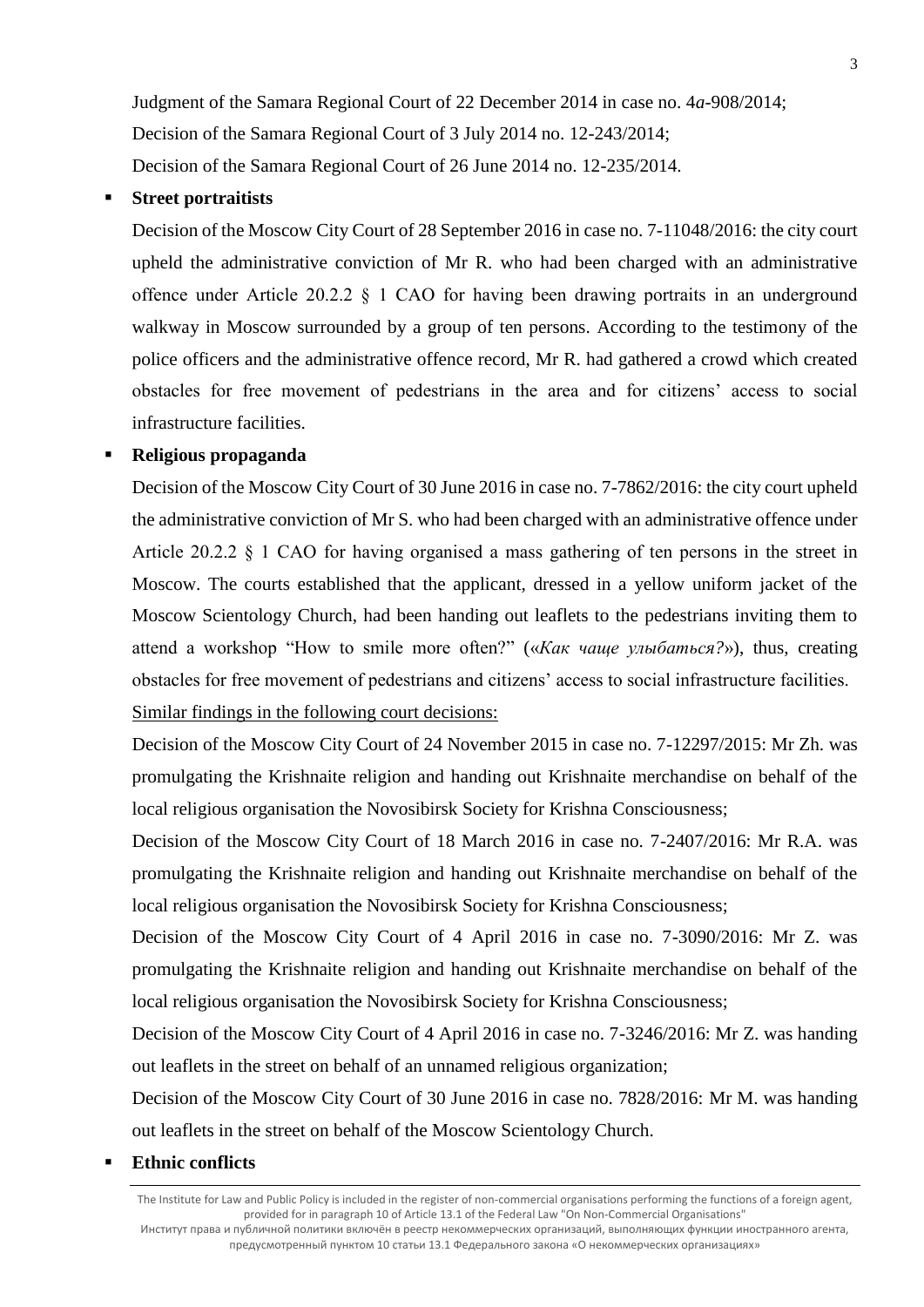Decision of the Penza Regional Court of 22 August 2019 in case no. 12-143/2019: the regional court upheld the administrative conviction of Ms B. who had been charged with an administrative offence under Article 20.2.2 § 1 CAO for having participated in a mass gathering of citizens in her village which had not amounted to a public event. Namely, the courts established that the applicant had taken part in a gathering of about thirty people aimed at the expulsion of the Roma population from two villages and that that gathering had created obstacles for the free movement of transport in the area.

#### Similar findings in the following court decisions:

Decision of the Penza Regional Court of 22 August 2019 in case no. 12-145/2019: Mr D. participated in the same gathering aimed at the expulsion of the Roma population from the villages; Decision of the Penza Regional Court of 22 August 2019 in case no. 12-144/2019: Ms T.O.AB. participated in the same gathering aimed at the expulsion of the Roma population from the villages.

#### **Street photo services**

Decision of the Moscow City Court of 14 June 2016 in case no. 7-4423/2016: the city court upheld the administrative conviction of Ms L.V. who had been charged with an administrative offence under Article 20.2.2 § 1 CAO for having organised a mass gathering of 5 persons by offering to take photos of them with her doves. The courts held that Ms L.V. had created obstacles for free movement of pedestrians in the area and citizens' access to the social infrastructure facilities. The city court referred to the Decision the Constitutional Court of the Russian Federation of 24 October 2013 no. 1721-O to distinguish that situation from public events within the meaning of the Public Events Act.

### Similar findings in the following court decisions:

Decision of the Moscow City Court of 28 April 2016 in case no. 7-4658/2016: Mr Iglesias B. was offering the pedestrians to take photos of them with his doves;

Decision of the Moscow City Court of 22 April 2016 in case no. 7-4422/2016: Ms Lapshina was offering the pedestrians to take photos of them with her doves.

#### **Static demonstrations**

Decision of the Moscow City Court of 8 April 2016 in case no. 7-3467/2016: the city court upheld the administrative conviction of Ms R. who had been charged with an administrative offence under Article 20.2.2 § 1 CAO for having organised a mass gathering of about thirty persons in the street in Moscow. The courts established that Ms R. had been holding a static demonstration near a museum building and had had a banner in her hands, thus, creating obstacles for the free movement of pedestrians in the area and citizens' access to the social infrastructure facilities, including the museum.

The Institute for Law and Public Policy is included in the register of non-commercial organisations performing the functions of a foreign agent, provided for in paragraph 10 of Article 13.1 of the Federal Law "On Non-Commercial Organisations" Институт права и публичной политики включён в реестр некоммерческих организаций, выполняющих функции иностранного агента, предусмотренный пунктом 10 статьи 13.1 Федерального закона «О некоммерческих организациях»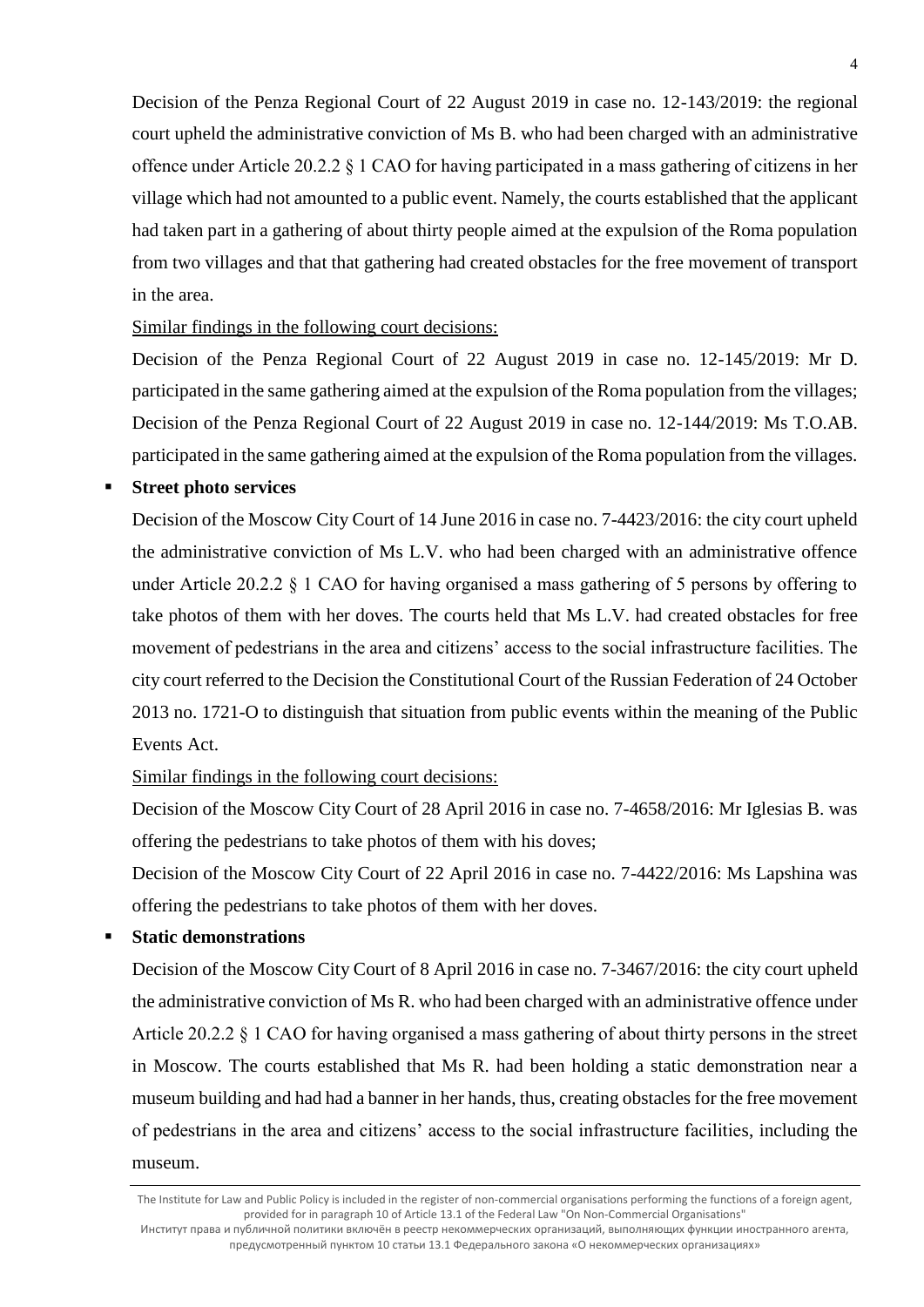Judgment of the Moscow City Court of 29 April 2016 in case no. 4*a-*661/2016: the city court upheld the administrative conviction of Mr M. who had been charged with an administrative offence under Article 20.2.2  $\S$  1 CAO for having organised a mass gathering of five persons in Moscow. The courts established that Mr M. had been sitting on a stool, holding the Russian national flag and recited poems and, thus, had created obstacles for free movement of pedestrians in the area and citizens' access to the social infrastructure facilities.

5

**Pony rides** 

Decision of the Moscow City Court of 10 May 2016 in case no. 7-4396/2016: the city court upheld the administrative conviction of Ms M. who had been charged with an administrative offence under Article 20.2.2 § 1 CAO for having organised a mass gathering of 30 persons by offering to ride their children on a pony. The courts held that Ms M. had created obstacles for free movement of pedestrians in the area and citizens' access to the social infrastructure facilities.

#### ▪ **Environmental protests**

Judgment of the Supreme Court of the Russian Federation of 16 January 2020 no. 1-*АД*19-8: the Supreme Court upheld the administrative conviction of Mr Shemendyuk A.V. who had been charged with an administrative offence under Article 20.2.2 § 1 CAO for having taken part in a mass gathering of citizens near the train tracks at the Shiyes railway station in the Arkhangelsk Region, thus, blocking the movement of an auto crane.

Similar findings in the following court decisions:

Decision of the Supreme Court of the Komi Republic of 18 December 2019 in case no. 12- 319/2019(5-611/2019);

Decision of the Supreme Court of the Komi Republic of 18 December 2019 in case no. 12- 318/2019(5-605/2019);

Decision of the Supreme Court of the Komi Republic of 18 December 2019 in case no. 12- 302/2019(5-589/2019);

Decision of the Supreme Court of the Komi Republic of 11 December 2019 in case no. 12- 300/2019(5-588/2019);

Decision of the Supreme Court of the Komi Republic of 20 November 2019 in case no. 12- 290/2019(5-561/2019);

Decision of the Supreme Court of the Komi Republic of 6 November 2019 in case no. 12- 281/2019(5-553/2019);

Decision of the Supreme Court of the Republic of Tatarstan of 5 February 2020 in case no. 7- 97/2020;

The Institute for Law and Public Policy is included in the register of non-commercial organisations performing the functions of a foreign agent, provided for in paragraph 10 of Article 13.1 of the Federal Law "On Non-Commercial Organisations" Институт права и публичной политики включён в реестр некоммерческих организаций, выполняющих функции иностранного агента,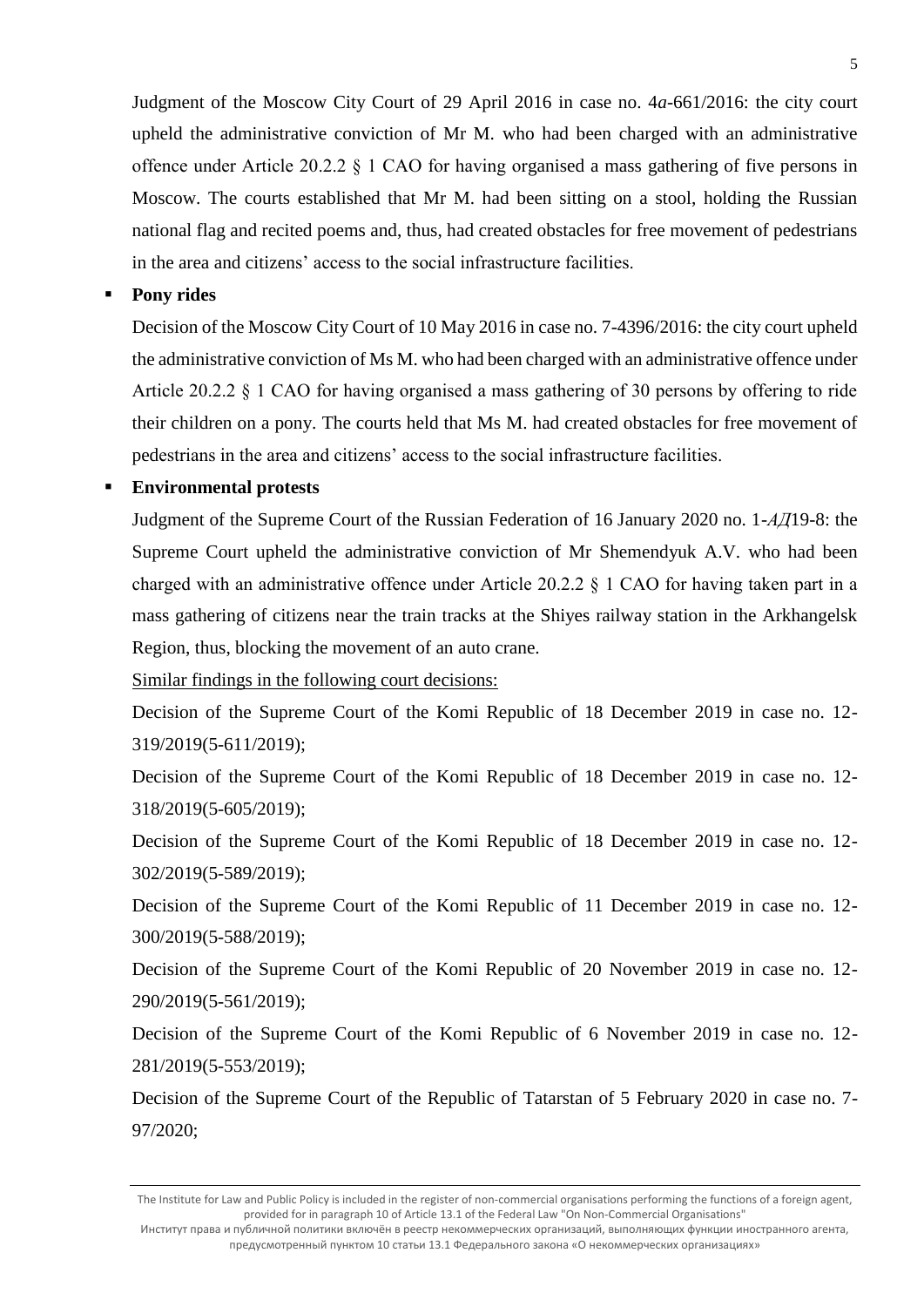Decision of the Supreme Court of the Republic of Tatarstan of 5 February 2020 in case no. 7- 88/2020;

Decision of the Supreme Court of the Republic of Tatarstan of 29 January 2020 in case no. 7- 67/2020;

Decision of the Supreme Court of the Republic of Tatarstan of 22 January 2020 in case no. 7- 95/2020;

Decision of the Supreme Court of the Republic of Tatarstan of 22 January 2020 in case no. 7- 91/2020;

Decision of the Supreme Court of the Republic of Tatarstan of 22 January 2020 in case no. 7- 73/2020;

Decision of the Supreme Court of the Republic of Tatarstan of 22 January 2020 in case no. 7- 65/2020;

Decision of the Supreme Court of the Republic of Tatarstan of 22 January 2020 in case no. 7- 105/2020;

Decision of the Supreme Court of the Republic of Tatarstan of 22 January 2020 in case no. 7- 103/2020.

# Gatherings to support Alexey Navalnyy after his arrest

Decision of the Kaluga Regional Court of 26 February 2021 in case no. 12-49/2021: the regional court upheld the administrative conviction of Ms P. who had been charged with an administrative offence under Article 20.2.2 § 1 CAO for having taken part in a mass gathering not amounting to a public event held with the aim to support Mr Navalnyy A., thus, creating obstacles for free movement of pedestrians and citizens' access to social infrastructure facilities.

Similar findings in the following court decisions:

Decision of the Kaluga Regional Court of 19 February 2021 in case no. 12-52/2021;

Decision of the Kaluga Regional Court of 18 February 2021 in case no. 12-48/2021;

Decision of the Kaluga Regional Court of 16 February 2021 in case no. 12-43/2021;

Decision of the Kaluga Regional Court of 16 February 2021 in case no. 12-38/2021;

Decision of the Kaluga Regional Court of 04 February 2021 in case no. 12-35/2021;

Decision of the Kaluga Regional Court of 2 February 2021 in case no. 12-33/2021;

Decision of the Saint Petersburg City Court of 1 July 2021 no. 12-1732/2021 in case no. 5- 223/2021;

Decision of the Saint Petersburg City Court of 1 July 2021 no. 12-1535/2021 in case no. 5- 220/2021;

The Institute for Law and Public Policy is included in the register of non-commercial organisations performing the functions of a foreign agent, provided for in paragraph 10 of Article 13.1 of the Federal Law "On Non-Commercial Organisations" Институт права и публичной политики включён в реестр некоммерческих организаций, выполняющих функции иностранного агента,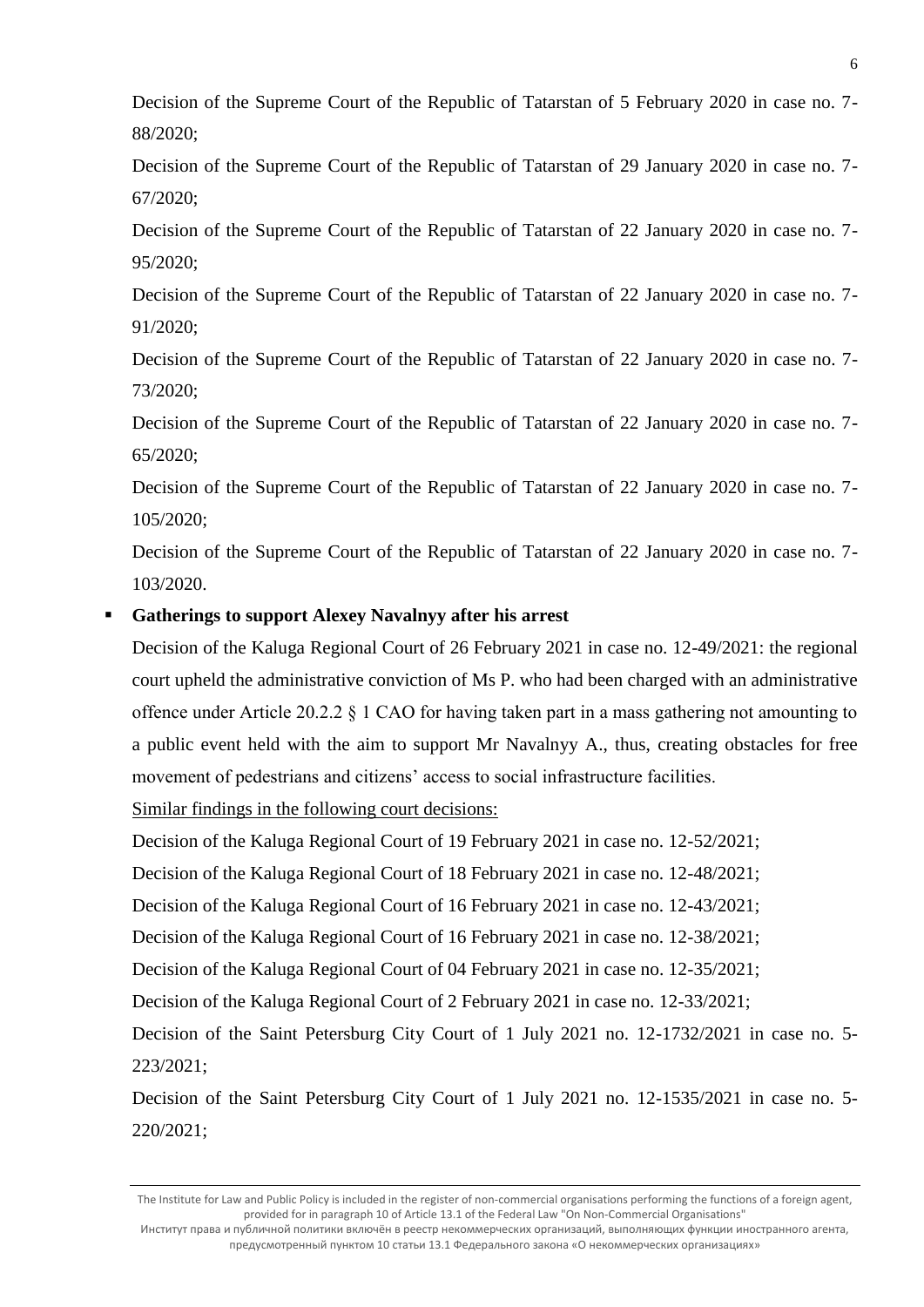Decision of the Saint Petersburg City Court of 1 July 2021 no. 12-1534/2021 in case no. 5- 219/2021;

Decision of the Saint Petersburg City Court of 1 July 2021 no. 12-1532/2021 in case no. 5- 218/2021;

Decision of the Saint Petersburg City Court of 1 July 2021 no. 12-1533/2021 in case no. 5- 200/2021;

Decision of the Saint Petersburg City Court of 10 June 2021 no. 12-1602/2021 in case no. 5- 774/2021;

Decision of the Saint Petersburg City Court of 10 June 2021 no. 12-1300/2021 in case no. 5- 340/2021;

Decision of the Saint Petersburg City Court of 10 June 2021 no. 12-1303/2021 in case no. 5- 210/2021;

Decision of the Saint Petersburg City Court of 10 June 2021 no. 12-1304/2021 in case no. 5- 208/2021;

Decision of the Saint Petersburg City Court of 10 June 2021 no. 12-1301/2021 in case no. 5- 206/2021;

Decision of the Saint Petersburg City Court of 10 June 2021 no. 12-1699/2021 in case no. 5- 1234/2021;

Decision of the Saint Petersburg City Court of 10 June 2021 no. 12-1700/2021 in case no. 5- 1233/2021;

Decision of the Saint Petersburg City Court of 8 June 2021 no. 12-1637/2021 in case no. 5- 457/2021;

Decision of the Saint Petersburg City Court of 1 June 2021 no. 12-1520/2021 in case no. 5- 219/2021;

Decision of the Saint Petersburg City Court of 27 May 2021 no. 12-1513/2021 in case no. 5- 1230/2021;

Decision of the Saint Petersburg City Court of 25 May 2021 no. 12-1450/2021 in case no. 5- 267/2021;

Decision of the Saint Petersburg City Court of 25 May 2021 no. 12-1471/2021 in case no. 5- 188/2021;

Decision of the Saint Petersburg City Court of 25 May 2021 no. 12-1479/2021 in case no. 5- 182/2021;

Decision of the Saint Petersburg City Court of 25 May 2021 no. 12-1480/2021 in case no. 5- 168/2021;

The Institute for Law and Public Policy is included in the register of non-commercial organisations performing the functions of a foreign agent, provided for in paragraph 10 of Article 13.1 of the Federal Law "On Non-Commercial Organisations"

Институт права и публичной политики включён в реестр некоммерческих организаций, выполняющих функции иностранного агента, предусмотренный пунктом 10 статьи 13.1 Федерального закона «О некоммерческих организациях»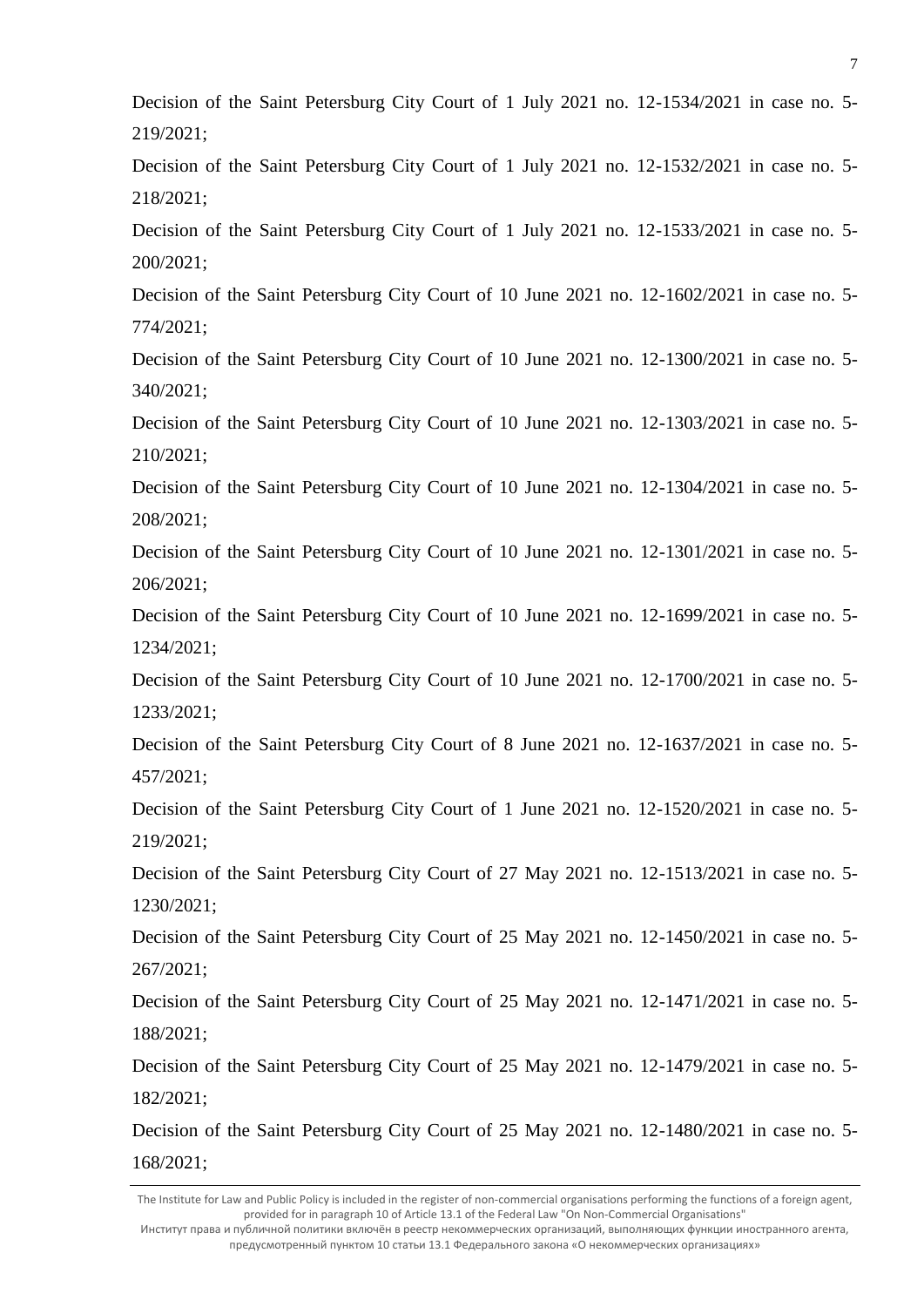Decision of the Saint Petersburg City Court of 20 May 2021 no. 12-1417/2021 in case no. 5- 294/2021;

Decision of the Saint Petersburg City Court of 20 May 2021 no. 12-987/2021 in case no. 5- 236/2021;

Decision of the Saint Petersburg City Court of 20 May 2021 no. 12-986/2021 in case no. 5- 232/2021;

Decision of the Saint Petersburg City Court of 20 May 2021 no. 12-1428/2021 in case no. 5- 129/2021;

Decision of the Saint Petersburg City Court of 13 May 2021 no. 12-1343/2021 in case no. 5- 703/2021.

# **Voters protest**

Decision of the Saint-Petersburg City Court of 12 September 2019 no. 12-1315/2019 in case no. 5-930/2019: the city court upheld the administrative conviction of Mr M.R. who had been charged with an administrative offence under Article 20.2.2  $\&$  1 CAO for having organised a mass gathering of citizens not amounting to a public event to protest against the violation of their electoral rights which had created obstacles for the movement of transport in the area. The courts established that Mr M.R. and others were crossing non-stop a pedestrian crosswalk which stopped the traffic for about ten minutes.

Similar findings in the following court decisions:

Decision of the Saint Petersburg City Court of 10 October 2019 no. 12-1475/2019 in case no. 5- 1115/2019.

### ▪ **Anti-corruption gatherings**

Decision of the Kaluga Regional Court of 2 February 2021 in case no. 12-33/2021: the regional court upheld the administrative conviction of Mr P. who had been charged with an administrative offence under Article 20.2.2 § 1 CAO for having taken part in a mass gathering not amounting to a public event. The courts established that Mr P. took part in the gathering in Teatralnaya Square in Kaluga organised to discuss and support investigation of the corruption by public officials, thus, creating obstacles for free movement of pedestrians and citizens' access to social infrastructure facilities.

#### **Video production**

Decision of the Moscow City Court of 6 July 2016 in case no. 7-8229/2016: the city court upheld the administrative conviction of Mr S.A. who had been charged with an administrative offence under Article 20.2.2  $\S$  1 CAO for having been shooting a video in a group of five people and having hung an inflatable doll down from the Bolshoy Moskvoretskiy Bridge, thus, creating

The Institute for Law and Public Policy is included in the register of non-commercial organisations performing the functions of a foreign agent, provided for in paragraph 10 of Article 13.1 of the Federal Law "On Non-Commercial Organisations" Институт права и публичной политики включён в реестр некоммерческих организаций, выполняющих функции иностранного агента,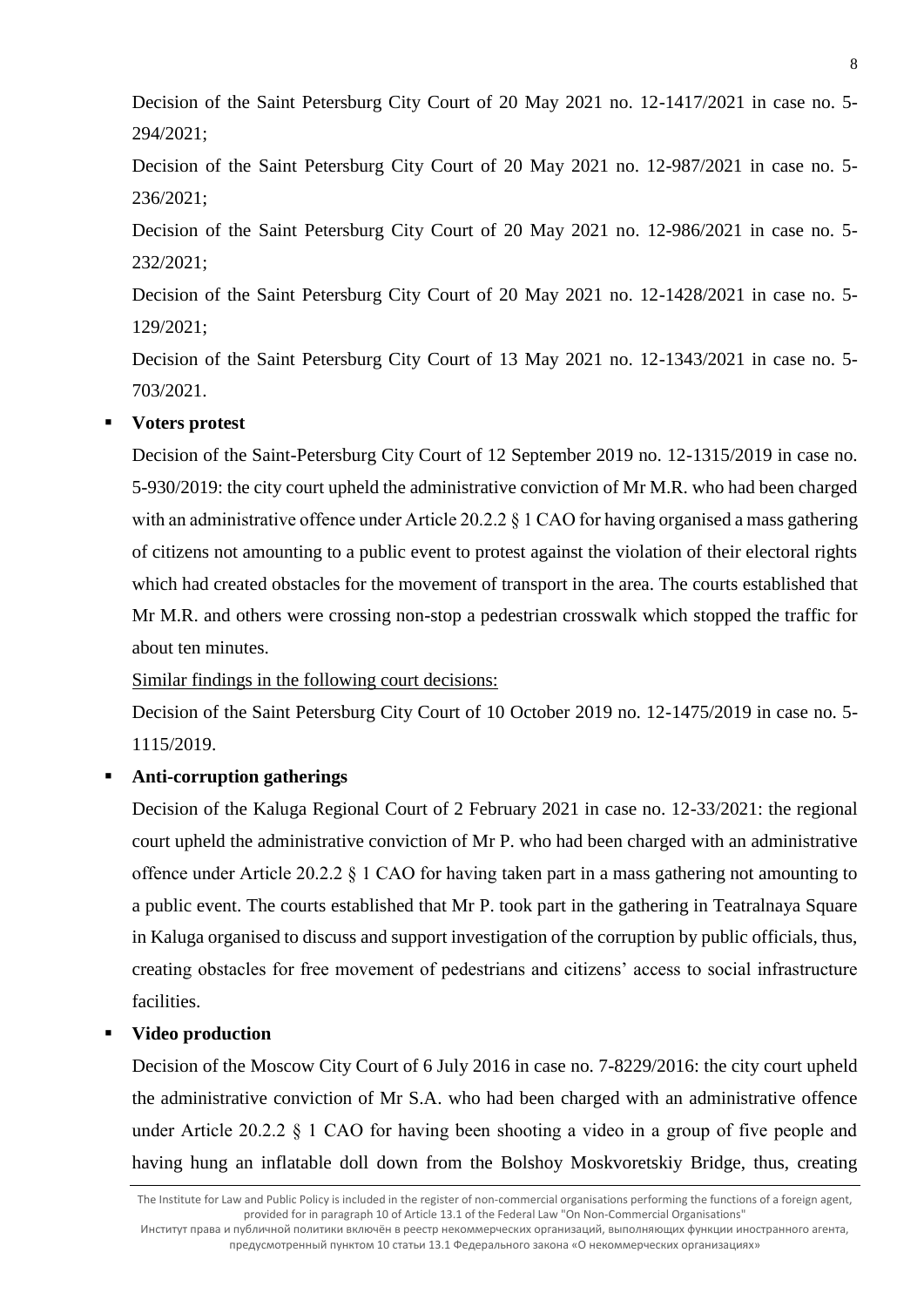obstacles for the free movement of pedestrians and citizens' access to social infrastructure facilities.

Decision of the Moscow City Court of 22 January 2019 in case no. 7-1157/2019: the city court upheld the administrative conviction of Ms L. who had been charged with an administrative offence under Article 20.2.2 § 1 CAO for having been shooting a video in the traffic area together with some other people, thus, creating obstacles for the free movement of transport.

Similar findings in the following court decisions:

Decision of the Moscow City Court of 22 January 2019 in case no. 7-1159/2019: Mr M.D.A. was shooting a video in the traffic area of the street together with other people.

#### Protest against the blocking of Telegram

Decision of the Moscow City Court of 30 May 2018 in case no. 7-5481/2018: the city court upheld the administrative conviction of Mr E. who had been charged with an administrative offence under Article 20.2.2 § 1 CAO. The courts established that Mr E. took part in a mass gathering held by a group of twelve persons in front of the entrance to the building of the Federal Security Service in Moscow protesting against the blocking of Telegram, and that they were making and throwing paper planes at the building and, thus, polluting the pedestrian and traffic areas of the street, limiting access to the FSB's building and creating obstacles for free movement of pedestrians and transport.

Similar findings in the following court decisions:

Decision of the Moscow City Court of 20 April 2018 in case no. 7-4914/2018; Decision of the Moscow City Court of 16 May 2018 in case no. 7-6747/2018; Decision of the Moscow City Court of 16 May 2018 in case no. 7-6745/2018; Decision of the Moscow City Court of 30 May 2018 in case no. 7-5480/2018; Decision of the Moscow City Court of 30 May 2018 in case no. 7-5479/2018; Decision of the Moscow City Court of 30 May 2018 in case no. 7-5478/2018; Decision of the Moscow City Court of 30 May 2018 in case no. 7-5477/2018; Decision of the Moscow City Court of 30 May 2018 in case no. 7-5476/2018; Decision of the Moscow City Court of 30 May 2018 in case no. 7-5475/2018; Decision of the Moscow City Court of 30 May 2018 in case no. 7-5474/2018.

#### Gatherings to support the suspects in a criminal case

Decision of the Saint Petersburg City Court of 9 April 2019 no. 12-486/2019 in case no. 5- 483/2018: the city court upheld the administrative conviction of Mr Kh. who had been charged with an administrative offence under Article 20.2.2  $\S$  1 CAO for having taken part in a mass gathering of citizens not amounting to a public event to support the suspects in the "Novoye